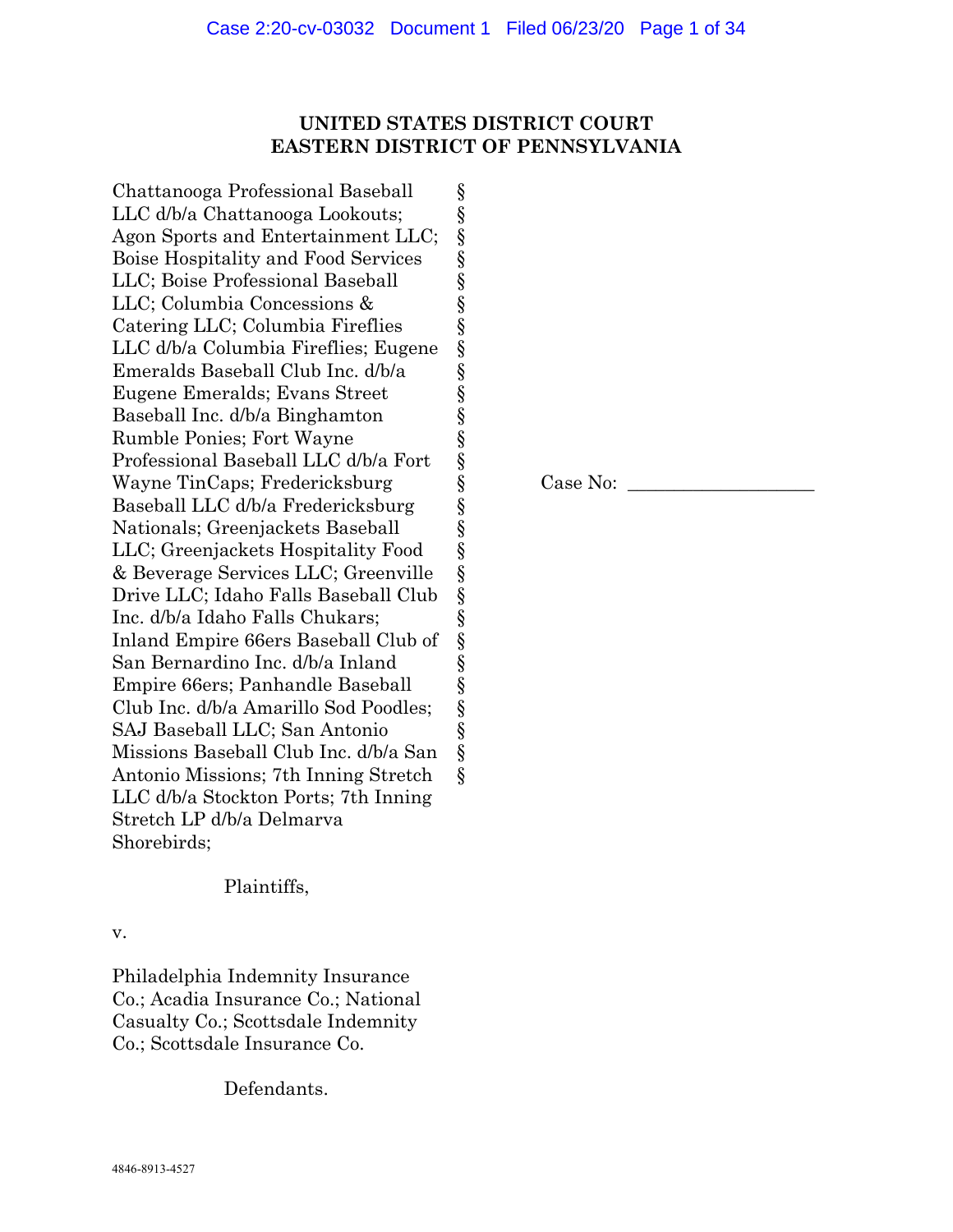### **PLAINTIFFS' ORIGINAL COMPLAINT**

Plaintiffs Chattanooga Professional Baseball LLC d/b/a Chattanooga Lookouts; Agon Sports and Entertainment LLC; Boise Hospitality and Food Services LLC; Boise Professional Baseball LLC; Columbia Concessions & Catering LLC; Columbia Fireflies LLC d/b/a Columbia Fireflies; Eugene Emeralds Baseball Club Inc. d/b/a Eugene Emeralds; Evans Street Baseball Inc. d/b/a Binghamton Rumble Ponies; Fort Wayne Professional Baseball LLC d/b/a Fort Wayne TinCaps; Fredericksburg Baseball LLC d/b/a Fredericksburg Nationals; Greenjackets Baseball LLC; Greenjackets Hospitality Food & Beverage Services LLC; Greenville Drive LLC; Idaho Falls Baseball Club Inc. d/b/a Idaho Falls Chukars; Inland Empire 66ers Baseball Club of San Bernardino Inc. d/b/a Inland Empire 66ers; Panhandle Baseball Club Inc. d/b/a Amarillo Sod Poodles; SAJ Baseball LLC; San Antonio Missions Baseball Club Inc. d/b/a San Antonio Missions; 7th Inning Stretch LLC d/b/a Stockton Ports; and 7th Inning Stretch LP d/b/a Delmarva Shorebirds (the "Teams"), by and through their undersigned attorneys, as and for their Complaint against Defendants Philadelphia Indemnity Insurance Co.; Acadia Insurance Co.; National Casualty Co.; Scottsdale Indemnity Co.; and Scottsdale Insurance Co. (the "Insurers"), allege as follows:

#### **INTRODUCTION**

1. In 2019, for the 15th straight year, more than 40,000,000 fans attended games played by 160 Minor League Baseball ("MiLB") teams located in smaller cities and communities throughout the United States. An excursion to the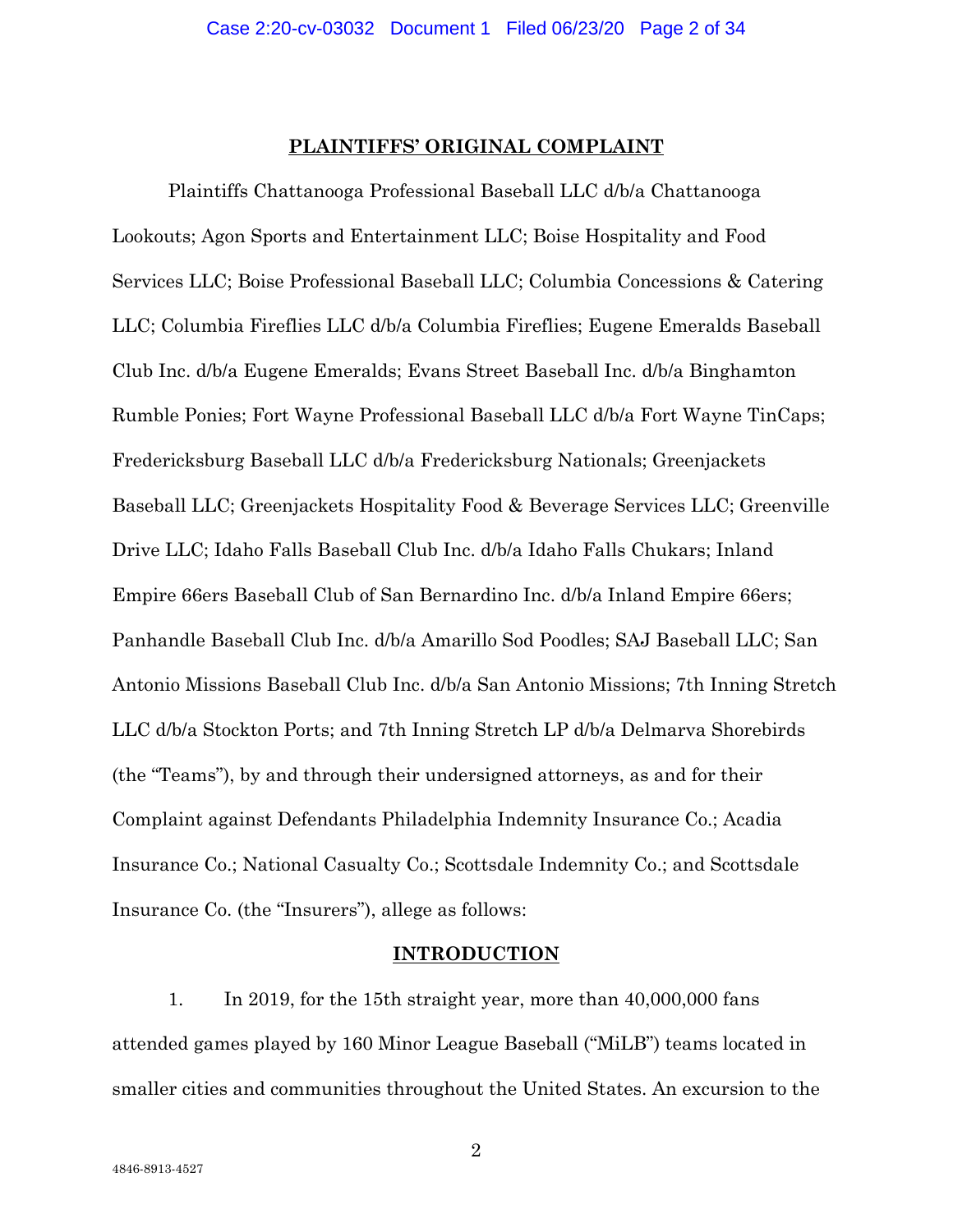### Case 2:20-cv-03032 Document 1 Filed 06/23/20 Page 3 of 34

minor league ballpark has been a low-cost American family tradition for more than 100 years. This is the first year in that entire period of time—through prior pandemics, two world wars, and many other global and national crises—that those magic words, "Play Ball," will not be heard in any of the ballparks around the country in which minor league baseball is played.

2. There are several causes of the first-ever cessation of Minor League Baseball in 2020. These include continuing concerns for the health and safety of players, employees, and fans related to the SARS-CoV-2 virus; action and inaction by federal and state governments related to controlling the spread of the virus; and the decision by Major League Baseball ("MLB") that its teams will not meet their contractual obligations to provide players under contract to their affiliated minor league teams.

3. The result of the cancellation of much or all of the MiLB season is catastrophic financial losses for all minor league teams, including the Plaintiff Teams.

4. The operating model for MiLB teams is entirely dependent on receiving players, coaches, and other team personnel from the MLB team with which they have an affiliation agreement requiring that MLB team to provide players and other personnel. It is also dependent on being permitted by federal, state, and local governments to allow the admission of the thousands of fans who flock to every minor league game to enjoy a ball game, partake in the entertainment and food and beverage amenities associated with the minor league baseball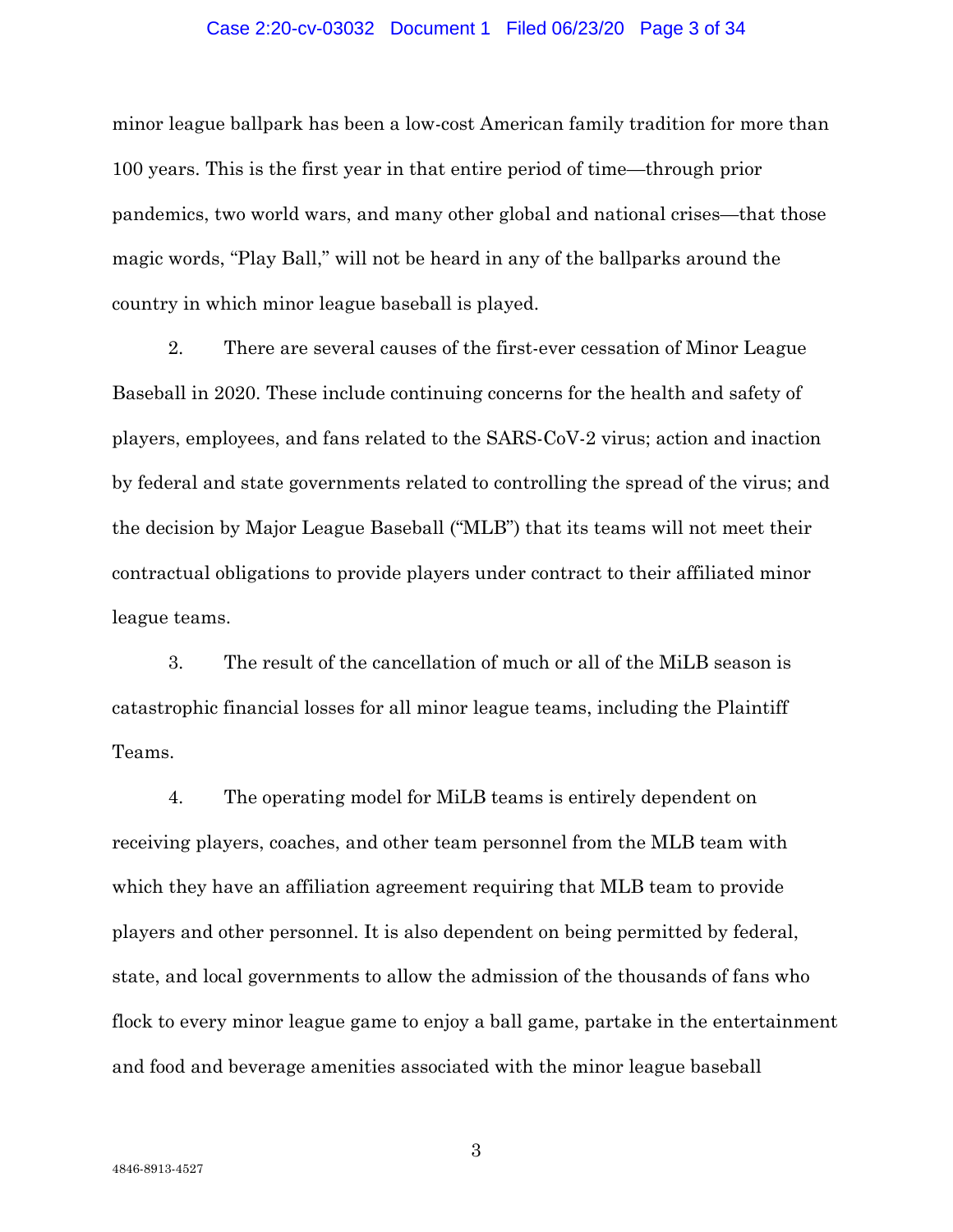#### Case 2:20-cv-03032 Document 1 Filed 06/23/20 Page 4 of 34

experience, and purchase baseball caps and other merchandise sold in the ballpark. Though some MiLB teams have limited revenue from advertising and sponsorships, this revenue is largely tied to the number of fans the team can attract to the ballpark in a given year.

5. The vast majority of MiLB teams' operating expenses, by contrast, bears little relationship to whether the teams are able to bring fans to the ballpark for ball games. The largest expense for many teams is the lease they pay to the municipal owners of the ballpark in which they play games. Most teams are responsible for a fixed lease payment of as much as one million dollars or more. In addition, MiLB teams generally have permanent employees needed to operate the team over an annual business cycle. The teams also have incurred many 2020 expenses related to marketing and advertising and the purchase and stocking of merchandise and food and beverage in preparation for the 2020 baseball season. Thus, on average, MiLB teams incur more than \$2,000,000 in expenses to operate their teams without regard to whether they suffer interruption of their operations.

6. Because of this business model, which requires variable revenue tied to game attendance but significant fixed operating expenses, and the fact that most MiLB team owners are small business owners or family businesses rooted in the community in which they own a team, the teams have little prospect for economic survival if the operation of their businesses is interrupted for any significant period of time within a season. These dire economic consequences are worsened by the obligation many teams will have to refund ticket, event, advertising, and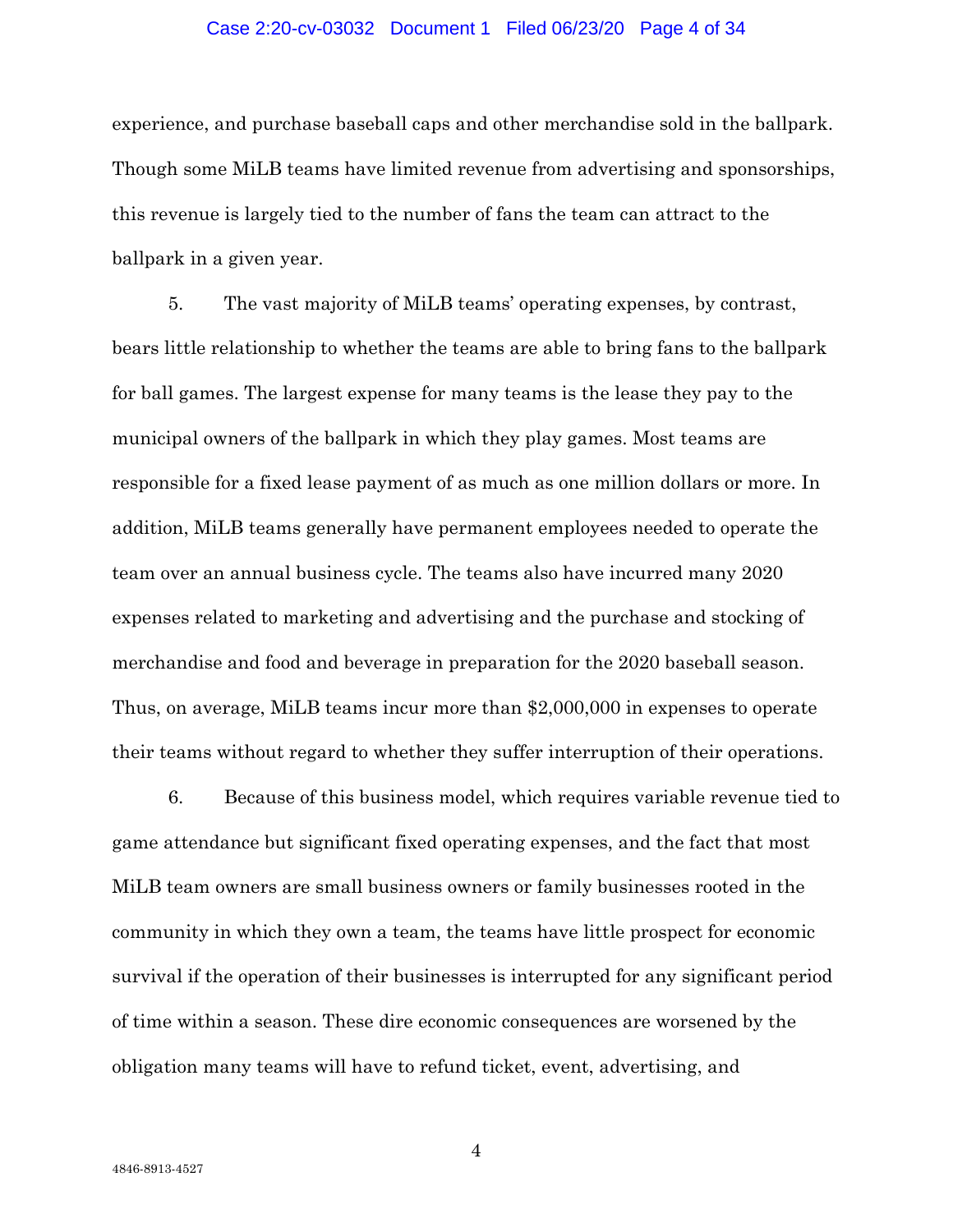#### Case 2:20-cv-03032 Document 1 Filed 06/23/20 Page 5 of 34

sponsorship revenue received in expectation that a full season of minor league baseball would be played in 2020.

7. Given the business model for MiLB as described above, prudent owners of MiLB teams, including the Plaintiff Teams, purchased businessinterruption insurance from the Defendant Insurers and paid significant premiums to protect themselves from business interruption, including the cancellation of games. These "all risks" policies cover the MiLB teams for business interruption in circumstances where, as here, there has been direct physical loss or damage, including, but not limited to loss of use, to the teams' ballparks or elsewhere caused by the SARS-CoV-2 virus, the governmental response to it, or the MiLB teams' inability to obtain players. As described in detail below, however, the Insurers have failed to meet their obligations, thereby placing the Teams in serious risk of economic failure and jeopardizing the future of America's Pastime as we know it.

8. The Teams thus bring this action against the Insurers for breach of contract, anticipatory breach of contract, and a declaratory judgement that they are entitled to the full amount of coverage for which they paid premiums and of which they badly need.

# **THE PARTIES**

# **I. THE TEAMS**

9. The Teams fall into one of two categories—the Breach Plaintiffs or the Anticipatory-Breach Plaintiffs—depending on the steps their respective insurers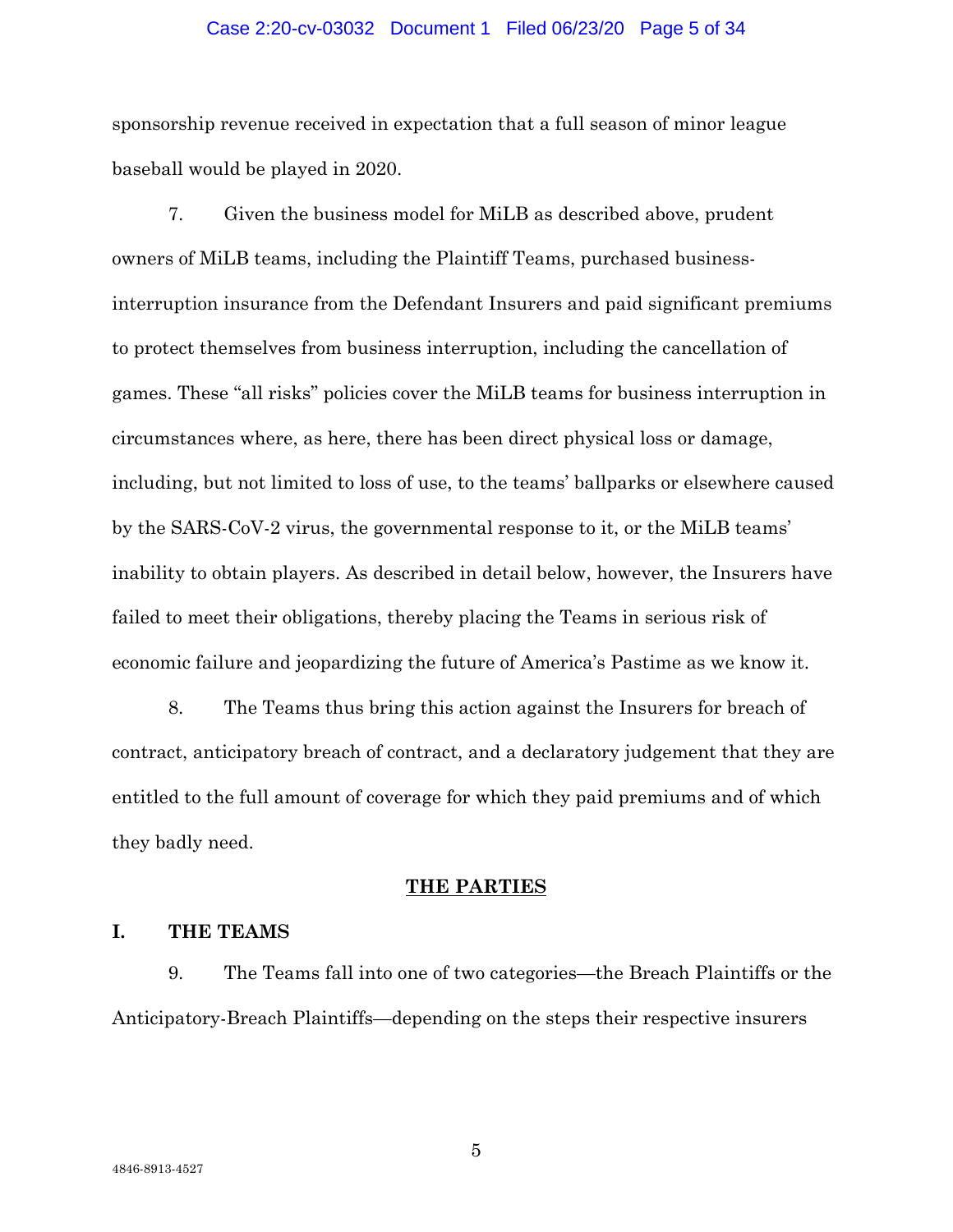#### Case 2:20-cv-03032 Document 1 Filed 06/23/20 Page 6 of 34

have taken to avoid honoring their contractual commitments. The Breach Plaintiffs bring Counts I and III. The Anticipatory-Breach Plaintiffs bring Counts II and III.1

# **A. The Breach Plaintiffs**

10. Plaintiff Agon Sports and Entertainment LLC is a limited liability company whose members are citizens of Georgia. During the applicable period of loss, Agon Sports and Entertainment LLC provided services for the Augusta GreenJackets and Boise Hawks and was insured under the same Policy as the Augusta GreenJackets and Boise Hawks, National Casualty Co. Policy No. KKO0000007974200.

11. Plaintiff Boise Hospitality and Food Services LLC is a limited liability company whose members are citizens of Georgia. During the applicable period of loss, Boise Hospitality and Food Services LLC provided services for the Boise Hawks and was insured under the same Policy as the Boise Hawks, National Casualty Co. Policy No. KKO0000007974200.

12. Plaintiff Boise Professional Baseball LLC ("Boise Hawks") is a limited liability company whose members are citizens of Alabama, California, Georgia, Idaho, New Jersey, and Virginia. During the applicable period of loss, the Boise Hawks were insured by National Casualty Co. under Policy No.

#### KKO0000007974200.

13. Plaintiff Chattanooga Professional Baseball LLC d/b/a Chattanooga Lookouts ("Chattanooga Lookouts") is a limited liability company whose members

<sup>1</sup> Count I is for breach of contract, Count II is for anticipatory breach of contract, and Count III is for declaratory judgment.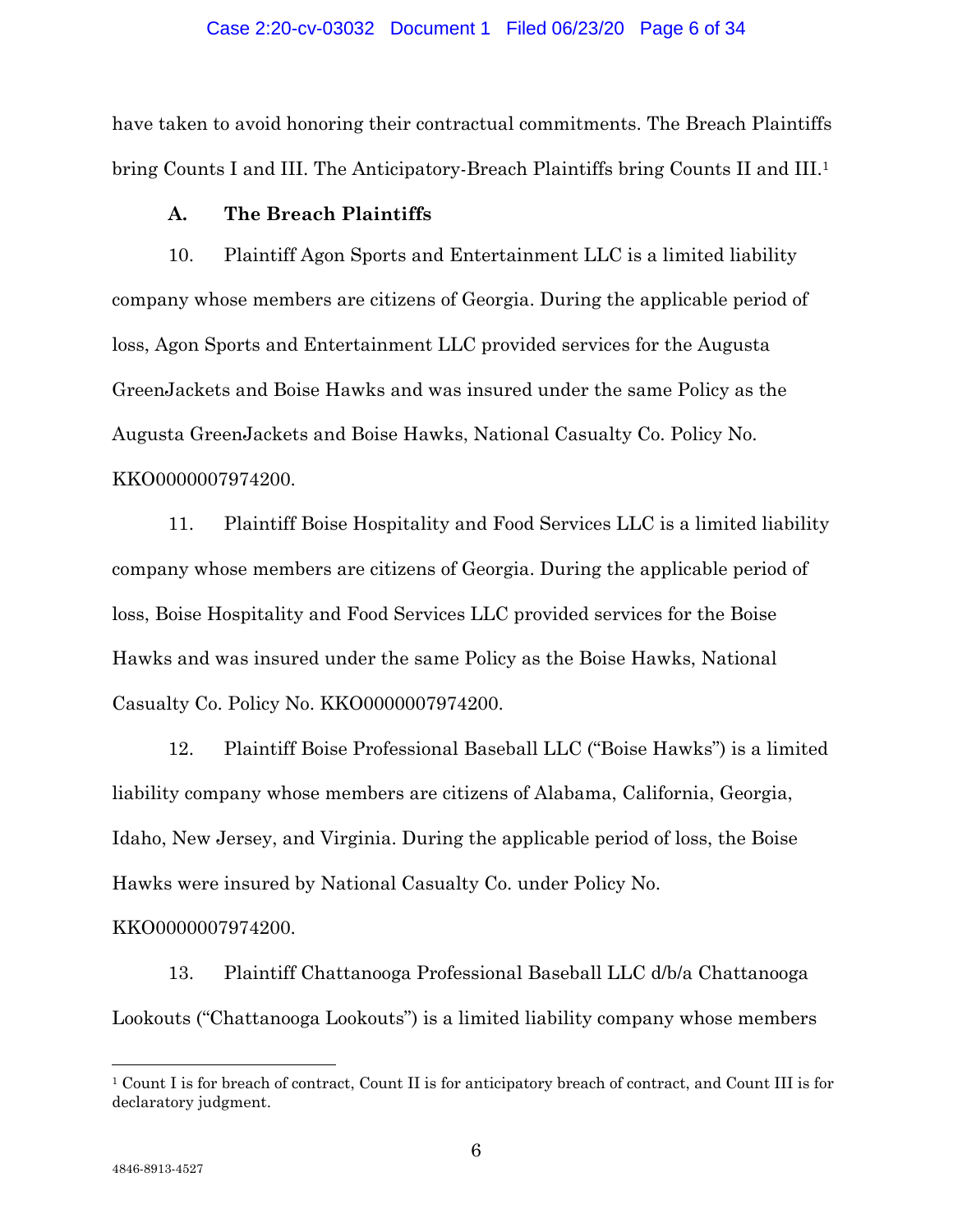#### Case 2:20-cv-03032 Document 1 Filed 06/23/20 Page 7 of 34

are citizens of Alabama, California, Colorado, Florida, Georgia, Indiana, Maryland, New Jersey, New York, North Carolina, South Carolina, Tennessee, and Virginia. During the applicable period of loss, the Chattanooga Lookouts were insured by National Casualty Co. under Policy No. KKO0000008089600.

14. Plaintiff Columbia Concessions & Catering LLC is a limited liability company whose sole member is a citizen of Georgia. During the applicable period of loss, Columbia Concessions & Catering LLC provided services for the Columbia Fireflies and was insured under the same Policy as the Columbia Fireflies, National Casualty Co. Policy No. KKO0000008089600.

15. Plaintiff Columbia Fireflies LLC d/b/a Columbia Fireflies ("Columbia Fireflies") is a limited liability company whose members are citizens of Alabama, California, Florida, Georgia, Indiana, Maryland, New Jersey, New York, South Carolina, Tennessee, and Virginia. During the applicable period of loss, the Columbia Fireflies were insured by National Casualty Co. under Policy No. KKO0000008089600.

16. Plaintiff Eugene Emeralds Baseball Club Inc. d/b/a Eugene Emeralds ("Eugene Emeralds") is a corporation organized under the laws of Colorado with its principal place of business in Oregon. During the applicable period of loss, the Eugene Emeralds were insured by National Casualty Co. under Policy No. KKO0000007910700.

17. Plaintiff Evans Street Baseball Inc. d/b/a Binghamton Rumble Ponies ("Binghamton Rumble Ponies") is a corporation organized under the laws of Georgia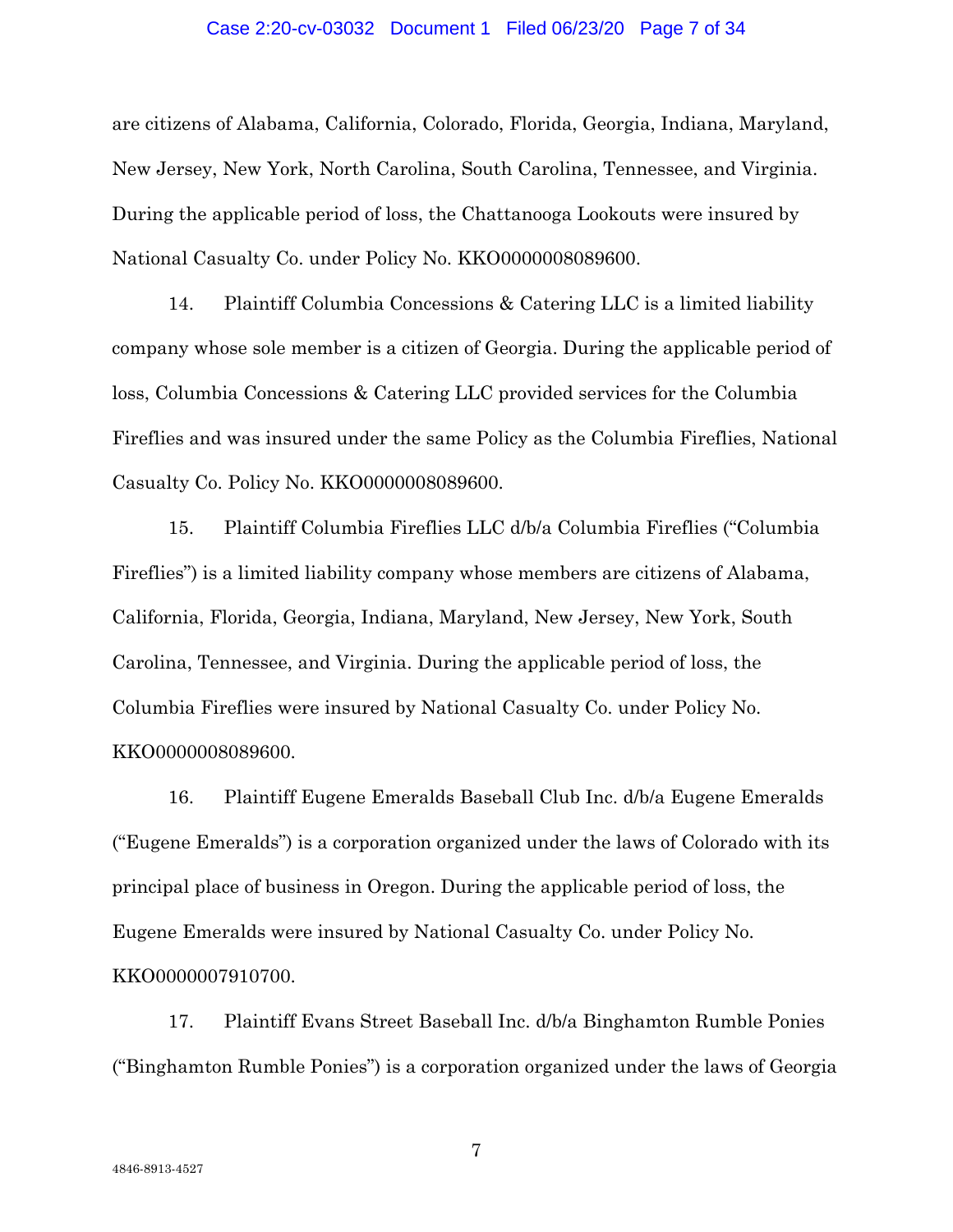#### Case 2:20-cv-03032 Document 1 Filed 06/23/20 Page 8 of 34

with its principal place of business in New York. During the applicable period of loss, the Binghamton Rumble Ponies were insured by Acadia Insurance Co. under the Policy No. CNA 5237742-14.

18. Plaintiff Fort Wayne Professional Baseball LLC d/b/a Fort Wayne TinCaps ("Fort Wayne TinCaps") is a limited liability company whose members are citizens of California, Florida, Georgia, Indiana, Maryland, New Jersey, New York, South Carolina, Tennessee, and Virginia. During the applicable period of loss, the Fort Wayne TinCaps were insured by National Casualty Co. under Policy No. KKO0000008089600.

19. Plaintiff Greenjackets Baseball LLC ("Augusta GreenJackets") is a limited liability company whose members are citizens of Alabama, California, Georgia, Maryland, Massachusetts, and South Carolina. During the applicable period of loss, the Augusta GreenJackets were insured by National Casualty Co. under Policy No. KKO0000007974200.

20. Plaintiff Greenjackets Hospitality Food & Beverage Services LLC is a limited liability company whose members are citizens of Georgia. During the applicable period of loss, Greenjackets Hospitality Food & Beverage Services LLC provided services for the Augusta GreenJackets and was insured under the same Policy as the Augusta GreenJackets, National Casualty Co. Policy No. KKO0000007974200.

21. Plaintiff Greenville Drive LLC ("Greenville Drive") is a limited liability company whose members are citizens of South Carolina. During the applicable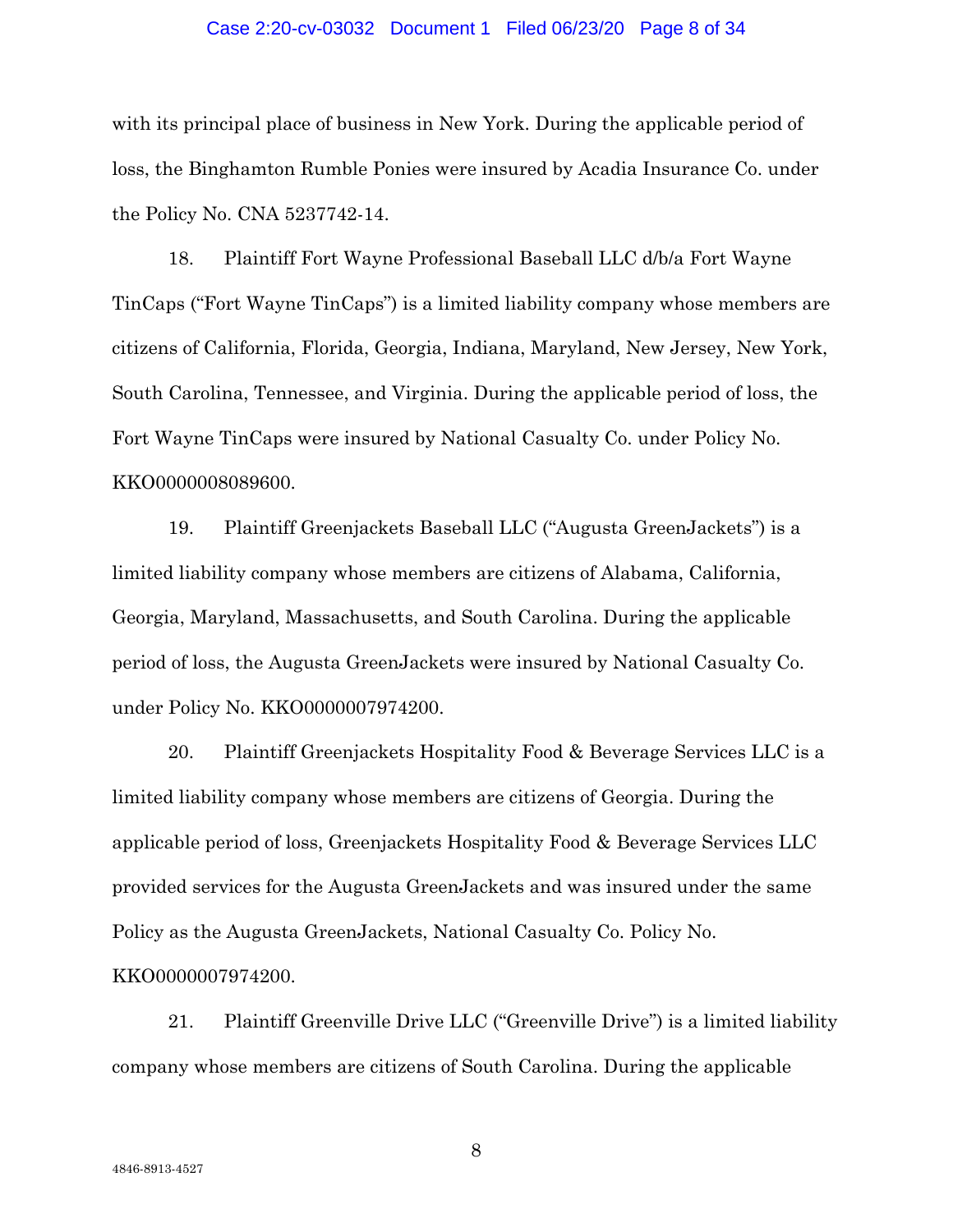#### Case 2:20-cv-03032 Document 1 Filed 06/23/20 Page 9 of 34

period of loss, the Greenville Drive was insured by Philadelphia Indemnity Insurance Co. under Policy No. PHPK2079457.

22. Plaintiff Idaho Falls Baseball Club Inc. d/b/a Idaho Falls Chukars ("Idaho Falls Chukars") is a corporation organized under the laws of Idaho with its principal place of business in Idaho. During the applicable period of loss, the Idaho Falls Chukars were insured by National Casualty Co. under Policy No.

# KKO0000007910700.

23. Plaintiff Inland Empire 66ers Baseball Club of San Bernardino Inc. d/b/a Inland Empire 66ers ("Inland Empire 66ers") is a corporation organized under the laws of California with its principal place of business in California. During the applicable period of loss, the Inland Empire 66ers were insured by Scottsdale Indemnity Co. under Policy No. KKO0000007910400.

24. Plaintiff Panhandle Baseball Club Inc. d/b/a Amarillo Sod Poodles ("Amarillo Sod Poodles") is a corporation organized under the laws of Texas with its principal place of business in Texas. During the applicable period of loss, the Amarillo Sod Poodles were insured by National Casualty Co. under Policy No. KKO0000007910700.

25. Plaintiff San Antonio Missions Baseball Club Inc. d/b/a San Antonio Missions ("San Antonio Missions") is a corporation organized under the laws of Colorado with its principal place of business in Texas. During the applicable period of loss, the San Antonio Missions were insured by National Casualty Co. under Policy No. KKO0000007910700.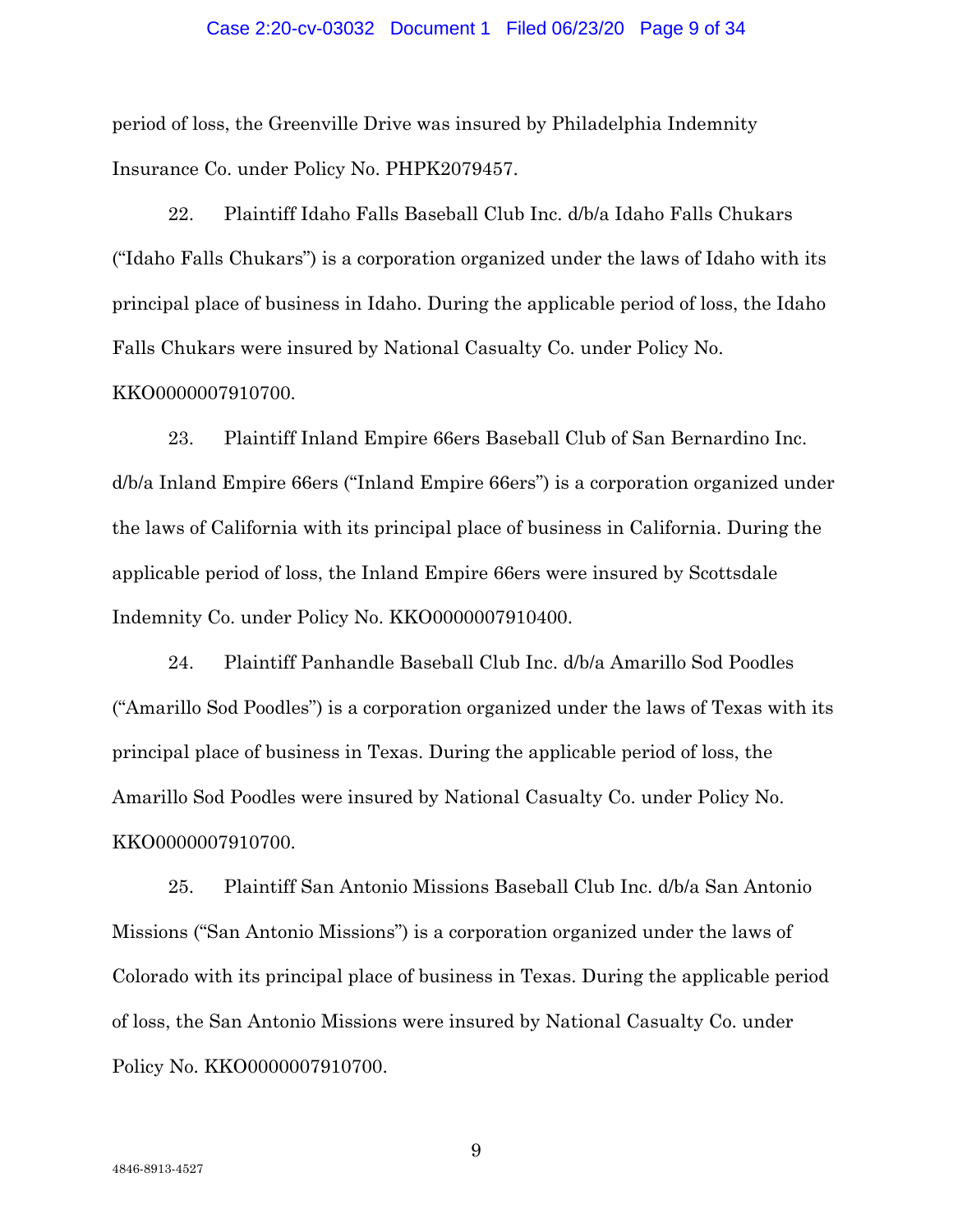### Case 2:20-cv-03032 Document 1 Filed 06/23/20 Page 10 of 34

26. Plaintiff 7th Inning Stretch LP d/b/a Delmarva Shorebirds ("Delmarva Shorebirds") is a limited partnership whose partners are citizens of California, Maryland, and Texas. During the applicable period of loss, the Delmarva Shorebirds were insured by Philadelphia Indemnity Insurance Co. under Policy No.

PHPK2113479.

# **B. The Anticipatory-Breach Plaintiffs**

27. Plaintiff Fredericksburg Baseball LLC d/b/a Fredericksburg Nationals (successor to Potomac Baseball LLC) ("Fredericksburg Nationals") is a limited liability company whose members are citizens of Florida, Maryland, and Virginia. During the applicable period of loss, the Fredericksburg Nationals were insured by Scottsdale Insurance Co. under Policy No. KKS0000008192600.

28. Plaintiff SAJ Baseball LLC is a limited liability company whose members are citizens of Florida, Maryland, and Virginia. During the applicable period of loss, SAJ Baseball LLC provided services to the Fredericksburg Nationals and was insured under the same Policy as the Fredericksburg Nationals, Scottsdale Insurance Co. Policy No. KKS0000008192600.

29. Plaintiff 7th Inning Stretch LLC d/b/a Stockton Ports ("Stockton Ports") is a limited liability company whose members are citizens of California and Texas. During the applicable period of loss, the Stockton Ports were insured by Scottsdale Indemnity Co. under Policy No. KKI0000008310300.

# **II. THE INSURERS**

30. Defendant Acadia Insurance Co. is a corporation organized under the laws of Iowa with its principal place of business in Maine.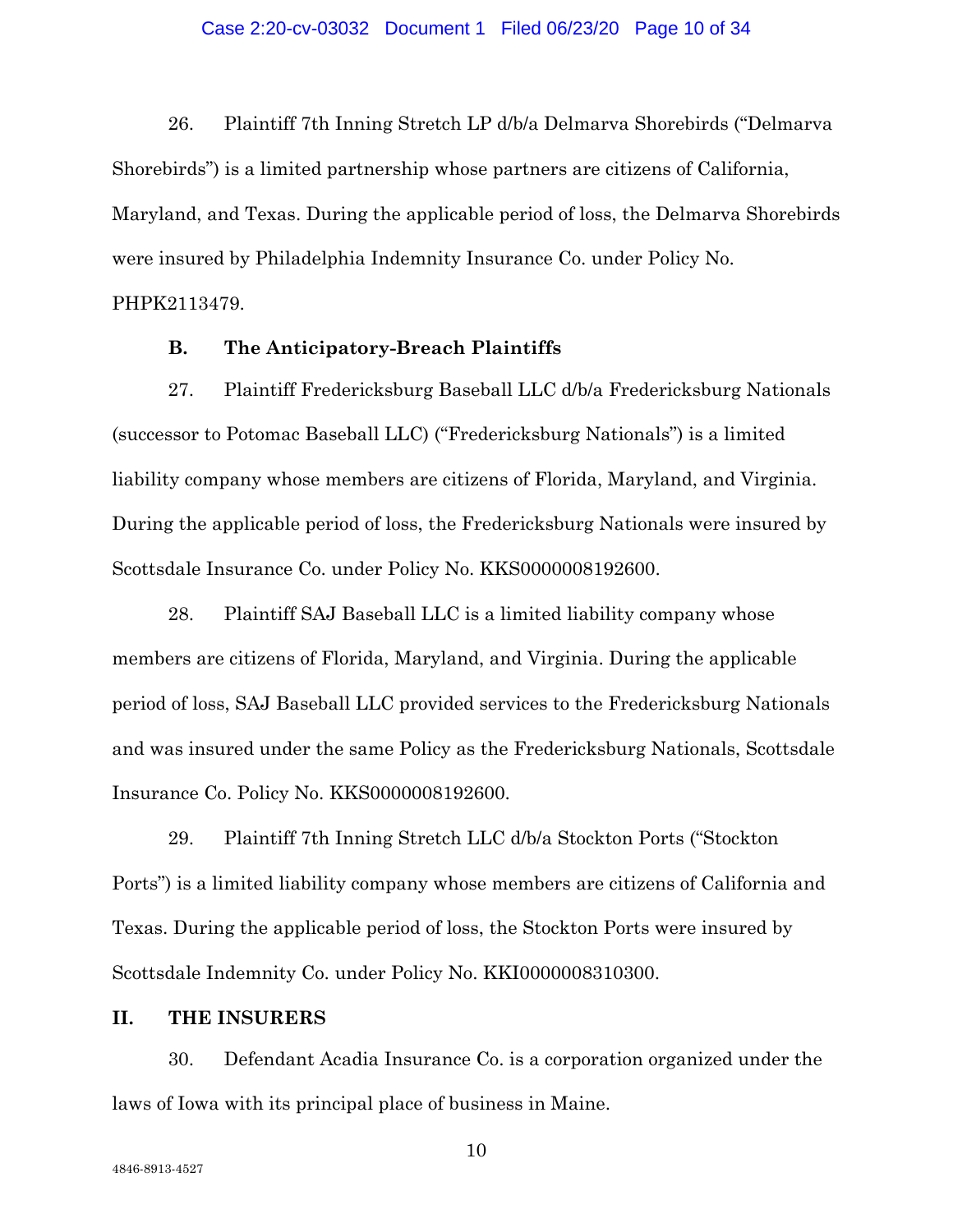### Case 2:20-cv-03032 Document 1 Filed 06/23/20 Page 11 of 34

31. Defendant National Casualty Co. is a corporation organized under the laws of Ohio with its principal place of business in Arizona.

32. Defendant Philadelphia Indemnity Insurance Co. is a corporation organized under the laws of Pennsylvania with its principal place of business in Pennsylvania.

33. Defendant Scottsdale Indemnity Co. is a corporation organized under the laws of Ohio with its principal place of business in Arizona.

34. Defendant Scottsdale Insurance Co. is a corporation organized under the laws of Ohio with its principal place of business in Arizona.

# **JURISDICTION AND VENUE**

35. The Court has subject-matter jurisdiction over this action under 28 U.S.C. § 1332 because, as detailed in **Exhibit A**, there is complete diversity of citizenship among the parties to the action and because the amount in controversy exceeds \$75,000, exclusive of interest and costs.

36. The Court has personal jurisdiction over each of these claims because Philadelphia Indemnity Insurance Co. is incorporated under the laws of Pennsylvania and maintains its principal place of business therein (thus affording the Court general personal jurisdiction) and because Acadia Insurance Co., National Casualty Co., Scottsdale Indemnity Co., and Scottsdale Insurance Co. have consented to this Court's jurisdiction, either by the policy's terms or by obtaining a certificate of authority from the Pennsylvania Insurance Department.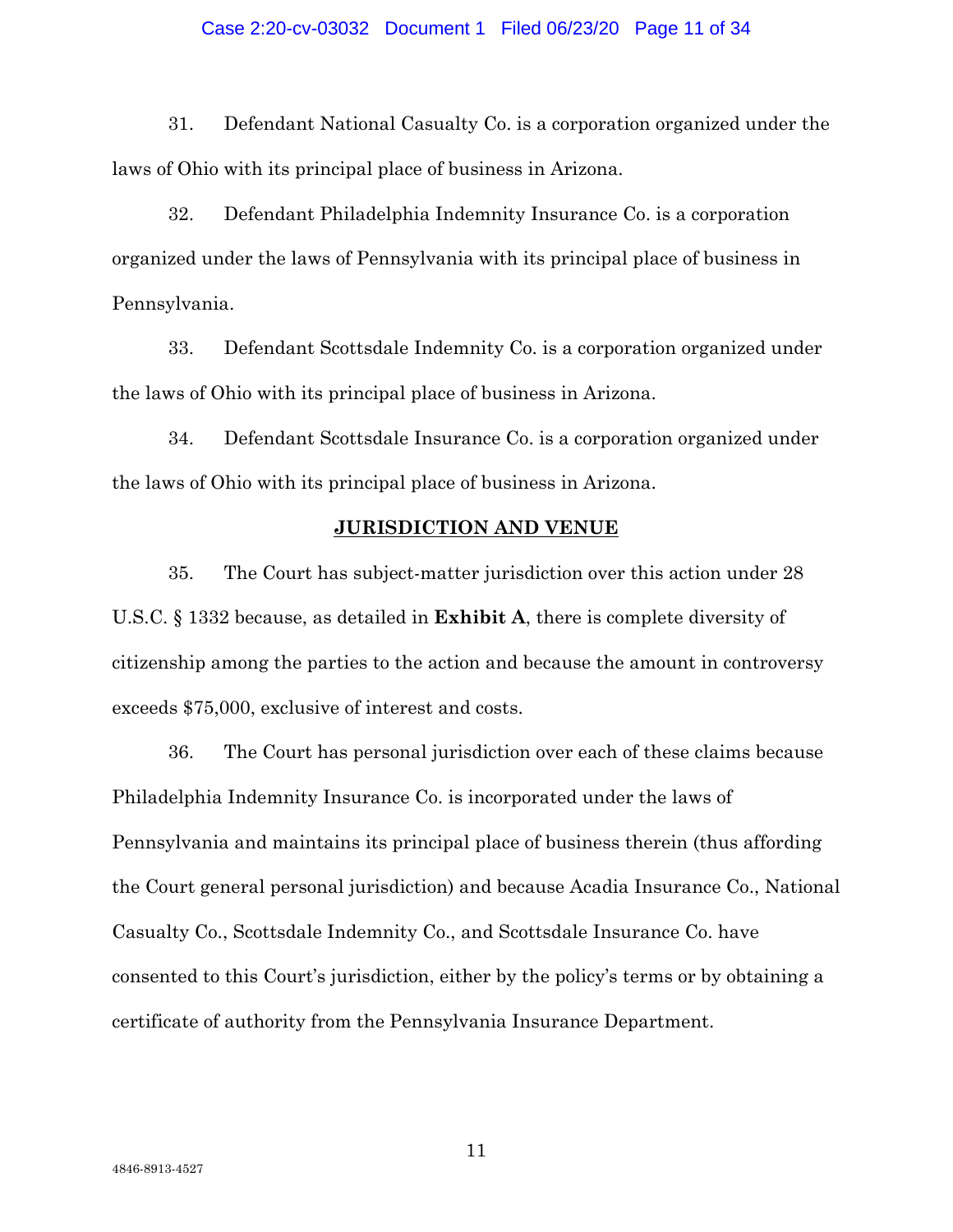## Case 2:20-cv-03032 Document 1 Filed 06/23/20 Page 12 of 34

37. The Court is a proper venue for this action under 28 U.S.C. § 1391 because Defendants are subject to the Court's personal jurisdiction.

# **FACTUAL ALLEGATIONS**

# **I. THE NATURE OF THE COVID-19 PANDEMIC**

38. COVID-19 is an infectious disease caused by a recently discovered novel coronavirus, formally known as SARS-CoV-2. The first instances of the disease spreading to humans were diagnosed in China in or around December 2019, and the first reported case in the United States was in January 2020.

39. The impact of the virus and the resulting pandemic on life and property has been staggering. Though testing has been severely limited, as of the filing date of this Complaint, more than 2,000,000 Americans have had confirmed cases of COVID-19, and more than 120,000 have died from it.

40. The virus is easily transmitted from person to person and from surface to person. According to the World Health Organization (the "WHO"), the virus can spread from person to person through small droplets from the nose or mouth that are spread when a person with COVID-19 coughs or exhales. These droplets land on objects and surfaces around the person. Other people then catch the virus by touching these objects or surfaces, then touching their eyes, noses, or mouths. People can also catch the virus if they breathe in droplets from a person infected with the virus who coughs or exhales droplets.<sup>2</sup>

<sup>2</sup> *Q&A on Coronaviruses (COVID-19)*, World Health Organization (April 17, 2020), https://www.who.int/news-room/q-a-detail/q-acoronaviruses.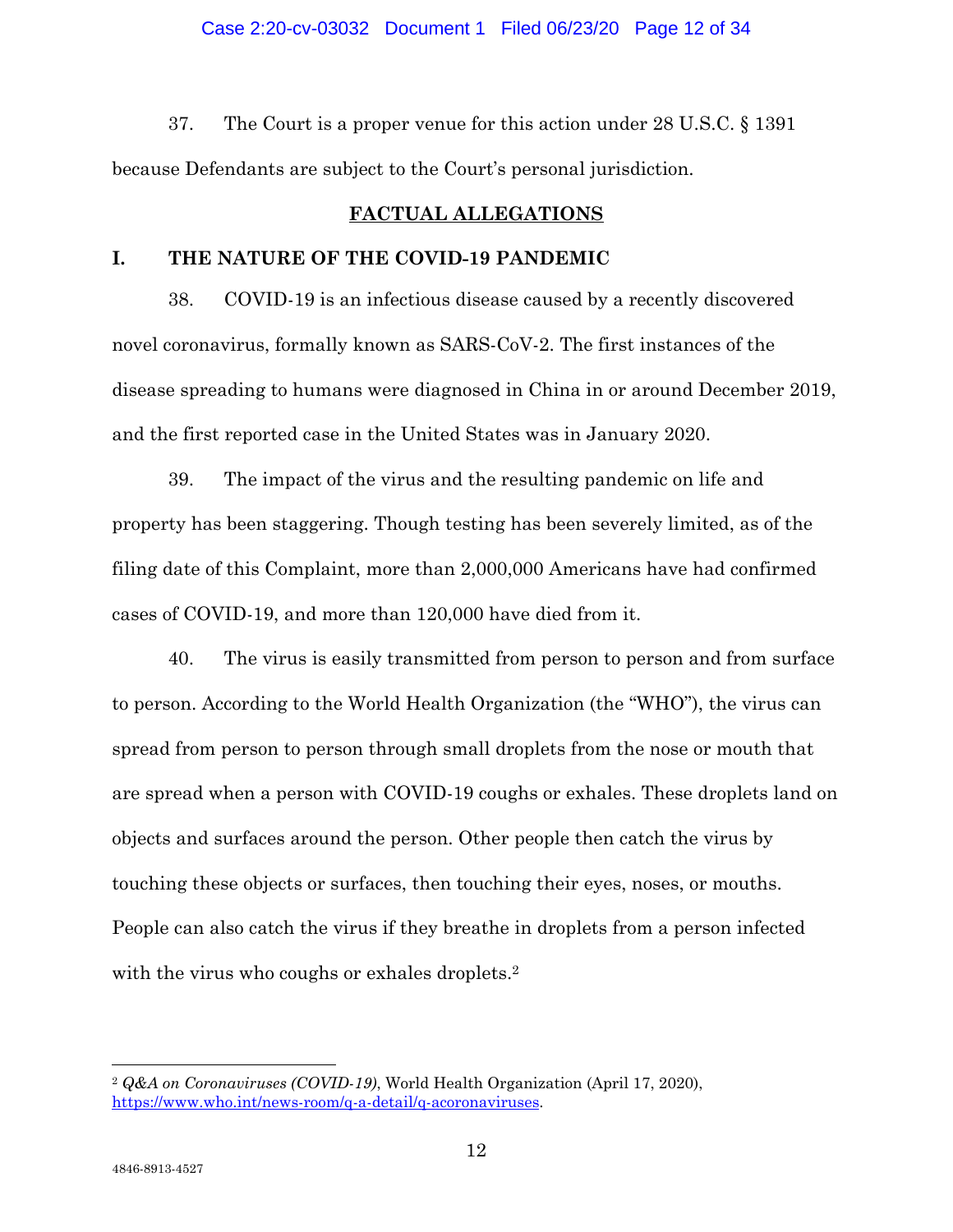# Case 2:20-cv-03032 Document 1 Filed 06/23/20 Page 13 of 34

41. Infected individuals can be completely asymptomatic—and thus unaware that they may be spreading the virus through the mere touching of objects and surfaces. Indeed, studies have estimated that more than 40% of infected individuals may never develop any symptoms.3 But even individuals who appear healthy and present no identifiable symptoms of the disease might still spread the virus by breathing, speaking, or touching objects and surfaces.

42. According to a report in *The New York Times*, "[a]n infected person talking for five minutes in a poorly ventilated space can also produce as many viral droplets as one infectious cough."4 And one human sneeze can expel droplets that can travel up to 27 feet at nearly a hundred miles an hour.5

43. Although these droplets are smaller than mold, rust, or paint chips, they are physical objects that travel and attach to other surfaces and cause harm.

44. Current evidence suggests that SARS-CoV-2 may remain viable for hours to days on surfaces made from a variety of materials.<sup>6</sup> The virus can survive and remain virulent on stainless steel and plastic for 3 to 6 days, on glass and

<sup>3</sup> Erika Edwards, *Asymptomatic COVID-19 Cases May Be More Common Than Suspected* (May 27, 2020, 12:43 PM)*,* https://www.nbcnews.com/health/health-news/asymptomatic-covid-19-cases-maybe-more-common-suspected-n1215481.

<sup>4</sup> *See* Yuliya Pashina-Kottas, et al., This 3-D Simulation Shows Why Social Distancing Is So Important, *The New York Times* (April 21, 2020), *available at*  https://www.nytimes.com/interactive/2020/04/14/science/coronavirus-transmission-cough-6-feet-arul.html (last visited June 12, 2020).

<sup>5</sup> Sarah Gibbens, "See how a sneeze can launch germs much farther than 6 feet," *National Geographic* (April 17, 2020), *available at* www.nationalgeographic.com/science/2020/04/coronaviruscovid-sneeze-fluid-dynamics-in-photos/ (last visited June 12, 2020).

<sup>6</sup> *Cleaning and Disinfection for Community Facilities*, Centers for Disease Control and Prevention (May 27, 2020), https://www.cdc.gov/coronavirus/2019-ncov/community/organizations/cleaningdisinfection.html.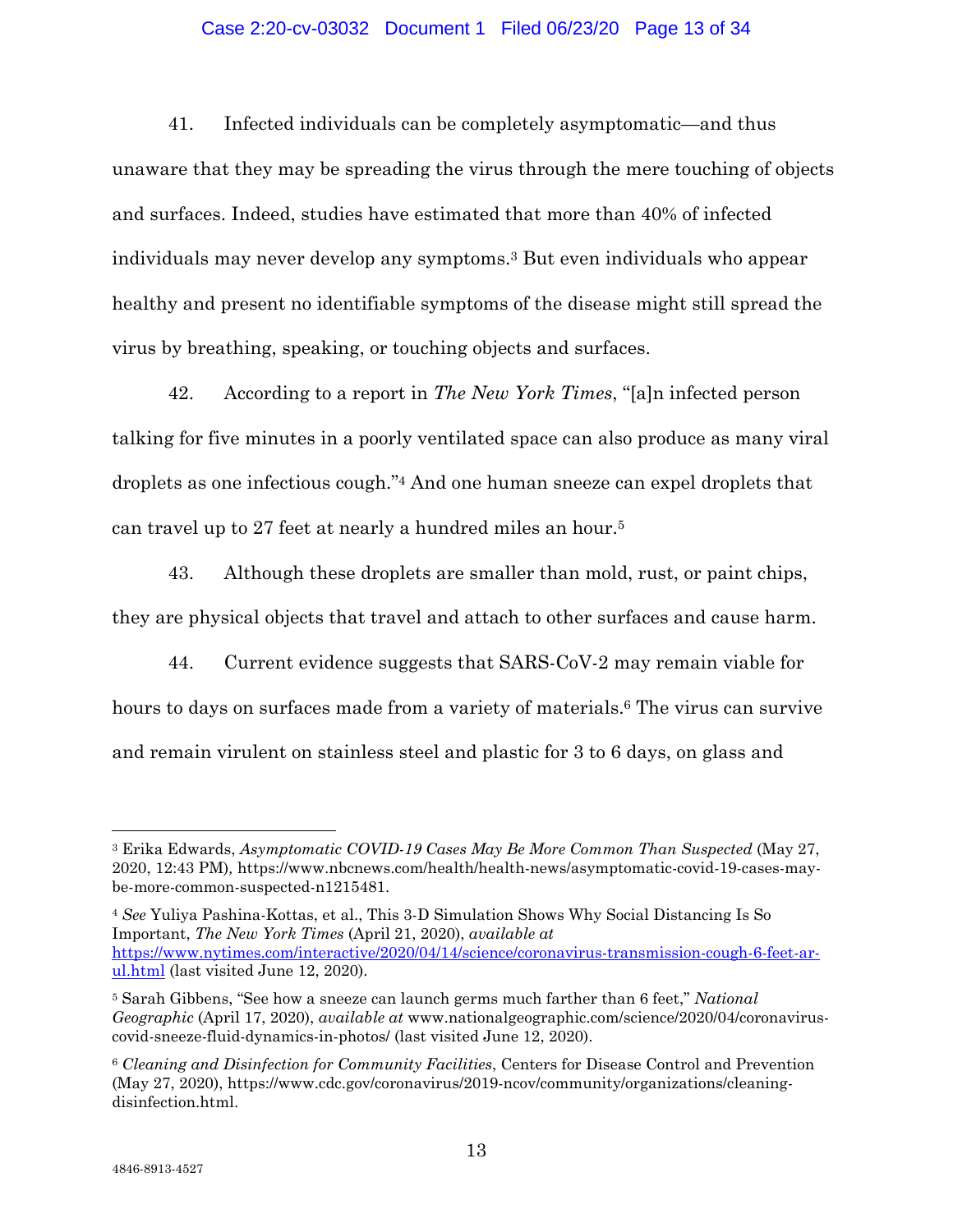# Case 2:20-cv-03032 Document 1 Filed 06/23/20 Page 14 of 34

banknotes for 3 days, and on wood and cloth for 24 hours.7 Testing of similar viruses suggests that SARS-CoV-2 can survive on ceramics, silicon, and paper for at least 5 days. And the Centers for Disease Control (the "CDC") confirmed that the virus was identified on surfaces of the *Diamond Princess* cruise ship a full 17 days after the cabins were vacated.8

45. Without a vaccine to protect against COVID-19, effective control of the pandemic relies on measures designed to reduce human-to-human and surface-tohuman exposure. The CDC have stated that the virus can spread when people are within 6 feet of each other or when a person comes in contact with a surface or object that has the virus on it.

46. The nature of the virus has caused authorities to issue stay-in-place orders to protect persons and property. Indeed, authorities in each of the Teams' respective states have issued such orders, many of which observe the virus's threat to property.9

<sup>7</sup> Letter from Neeltje van Doremalen et al. to N. Eng. Journal of Med. (April 16, 2020), available at https://www.nejm.org/doi/pdf/10.1056/NEJMc2004973.

<sup>8</sup> *Public Health Responses to COVID-19 Outbreaks on Cruise Ships—Worldwide, February–March 2020*, Centers for Disease Control and Prevention (March 27, 2020), https://www.cdc.gov/mmwr/volumes/69/wr/mm6912e3.htm.

<sup>9</sup> City of New Orleans, *Mayoral Proclamation to Promulgate Emergency Orders During the State of Emergency Due to COVID-19* 2 (2020), http://nola.gov/mayor/executive-orders/emergencydeclarations/03162020-mayoral-proclamation-to-promulgate-emergency-orders-during-the-state-ofemergency-due-to-

co/?utm\_campaign=City\_of\_New\_Orleans&utm\_content=&utm\_medium=email&utm\_source=govdeli very&utm\_term= ; City of N.Y., *Emergency Executive Order No. 103* (2020),

https://www1.nyc.gov/assets/home/downloads/pdf/executive-orders/2020/eeo-103.pdf ; State of Colo., *Executive Order D 2020 032* (2020), https://www.colorado.gov/governor/sites/default/files/inlinefiles/D%202020%20032%20Extending%20D%202020%20003.pdf ; Broward Cty. Adm'r, *Emergency Order 20-03* (2020), https://www.broward.org/CoronaVirus/Documents/BC-EmergencyOrder20- 03.pdf; Pinellas Cty Adm'r (2020), http://www.pinellascounty.org/emergency/PDF/covid19/res20- 20.pdf.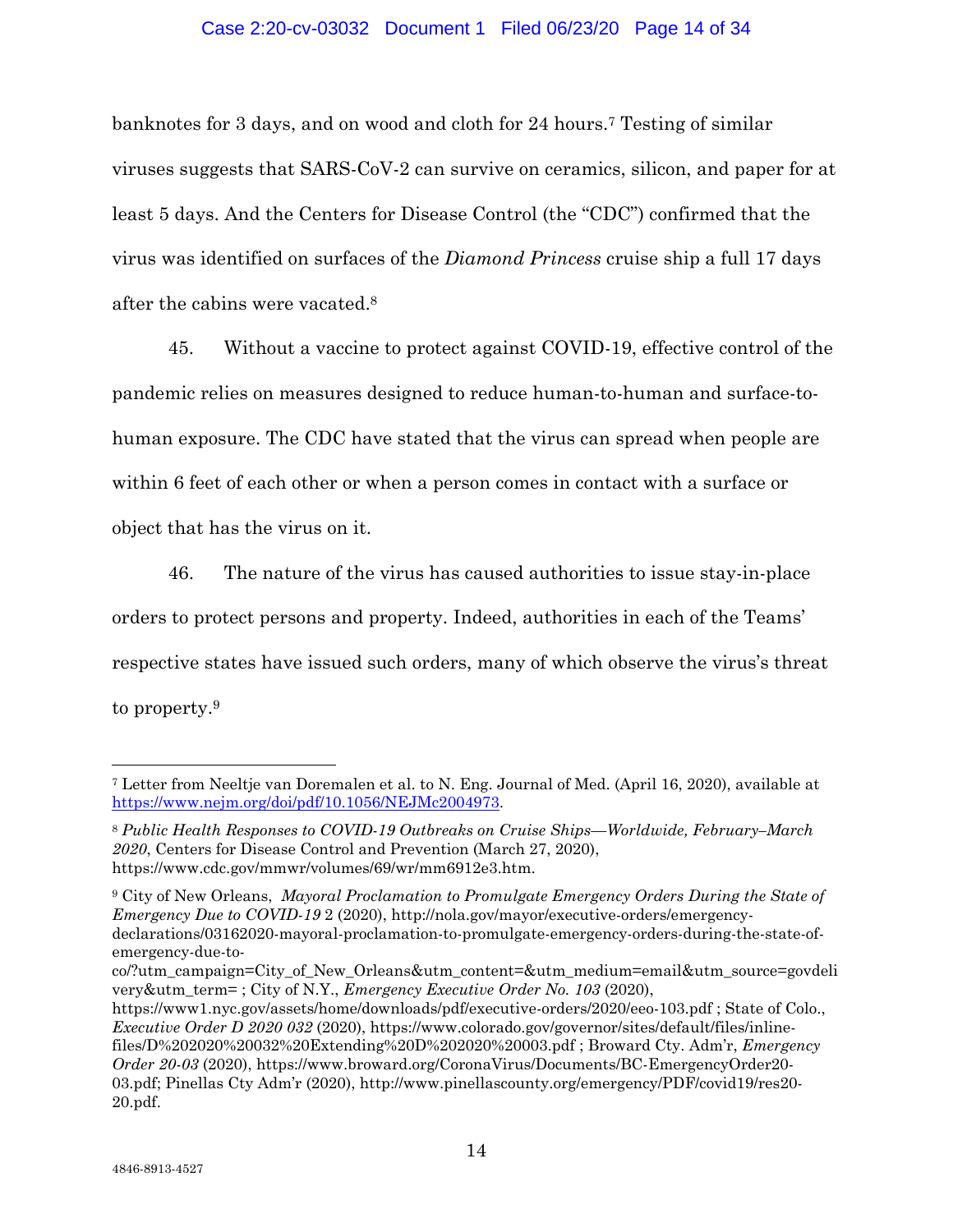### Case 2:20-cv-03032 Document 1 Filed 06/23/20 Page 15 of 34

47. For these reasons, it is statistically certain that the virus is present at the Teams' ballparks and nearby properties or that the threat of the virus's presence at the ballparks is imminent. Moreover, the ballparks are incapable of their intended function—serving as a venue for ball games attended by fans.

48. The nature of the virus, and the social distancing required to mitigate its spread, have contributed to cancellations of the Teams' MiLB games.

# **II. GOVERNMENTS' RESPONSES TO THE PANDEMIC**

49. On December 31, 2019, the Chinese government notified the WHO of a "pneumonia of unknown cause" discovered in China's Wuhan province. On January 3, 2020, the U.S. federal government received its first formal notification of the outbreak in China. The United States reported its first COVID-19 case on January 20, and on January 30, the WHO declared the COVID-19 pandemic a "Public Health Emergency of International Concern." Yet in the first few months of 2020, the federal government failed to recognize the severity of the pandemic and did not contain the virus.

50. By the beginning of February, 11,000,000 people in China's Wuhan province were under quarantine, and the extent of human-to-human transmission was clear. Aside from limiting travel from Wuhan, however, the U.S. federal government took little action. Even though funding and medical equipment were being depleted by the day, the U.S. federal government did not authorize new funds or require the production of testing kits, ventilators, or personal protective equipment for healthcare workers.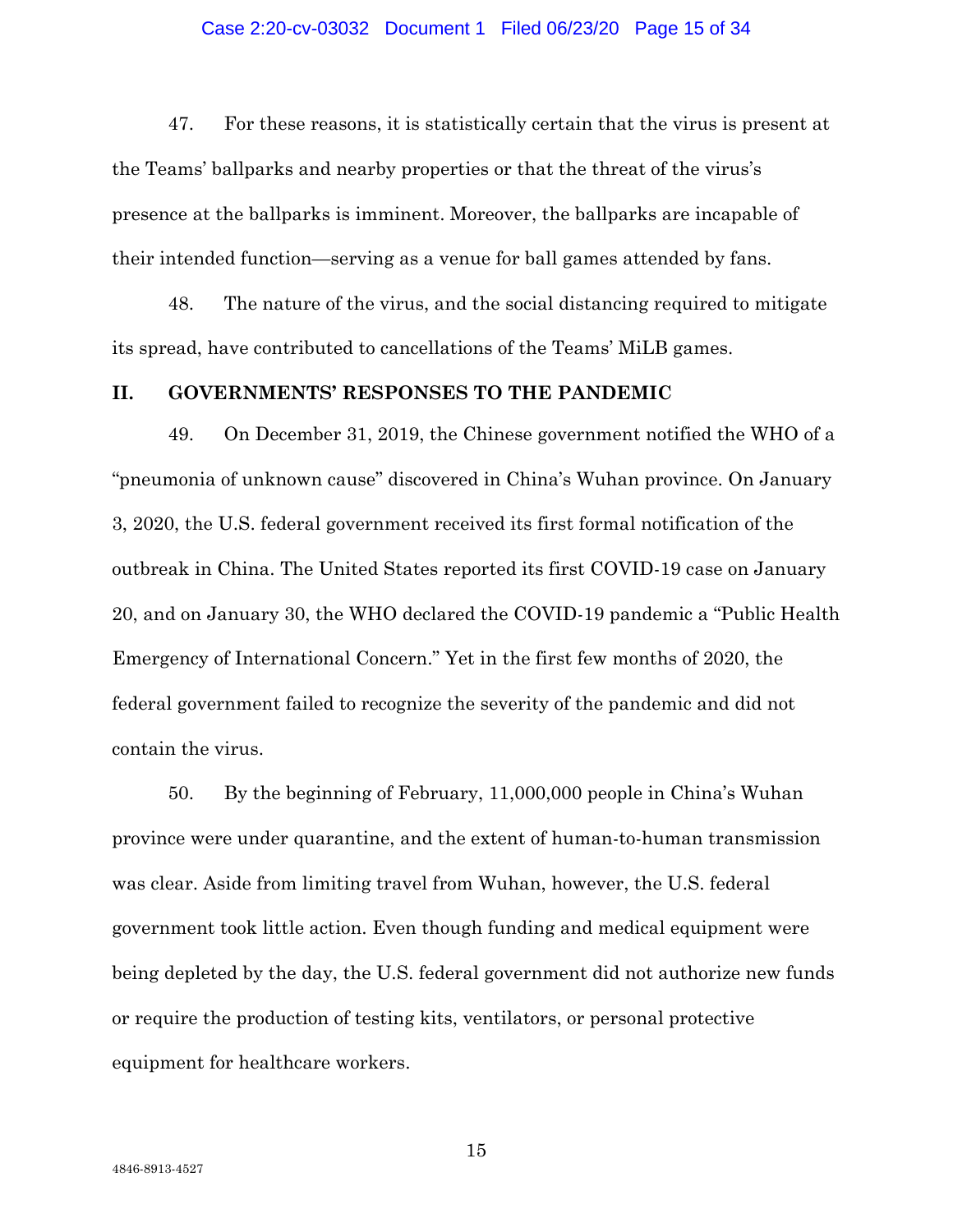### Case 2:20-cv-03032 Document 1 Filed 06/23/20 Page 16 of 34

51. In February, the virus spread throughout the United States largely undetected. Though the CDC began shipping testing kits to laboratories on February 5, the kits were later determined to be flawed, rendering the test unreliable. By February 26, the CDC were still testing fewer than 100 patients daily, notwithstanding that the CDC were telling state and local officials that their testing capacity was more than adequate to meet current testing demands.

52. On March 13, 2020, the U.S. federal government declared a national emergency. Three days later, the CDC and members of the national Coronavirus Task Force issued public guidance, styled as "30 Days to Slow the Spread," that advocated for the first time far-reaching social-distancing measures, such as working from home; avoiding shopping trips and gatherings of more than 10 people; and staying away from bars, restaurants, and food courts.

53. The failure of the federal government to build an effective wall preventing the continued migration of the virus from states that were hit early to the rest of the country meant that states took the lead in combating the virus's spread. State after state imposed sweeping restrictions on citizens' daily lives to protect them and stop the spread. Most states restricted or prohibited the operation of non-essential businesses, prohibited public gatherings, or required individuals to stay at home except for essential purposes.

54. According to a Columbia University study, if the government had imposed social-distancing measures just one week earlier—on March 8 instead of March 15—the United States would have avoided 703,975 confirmed cases (62%)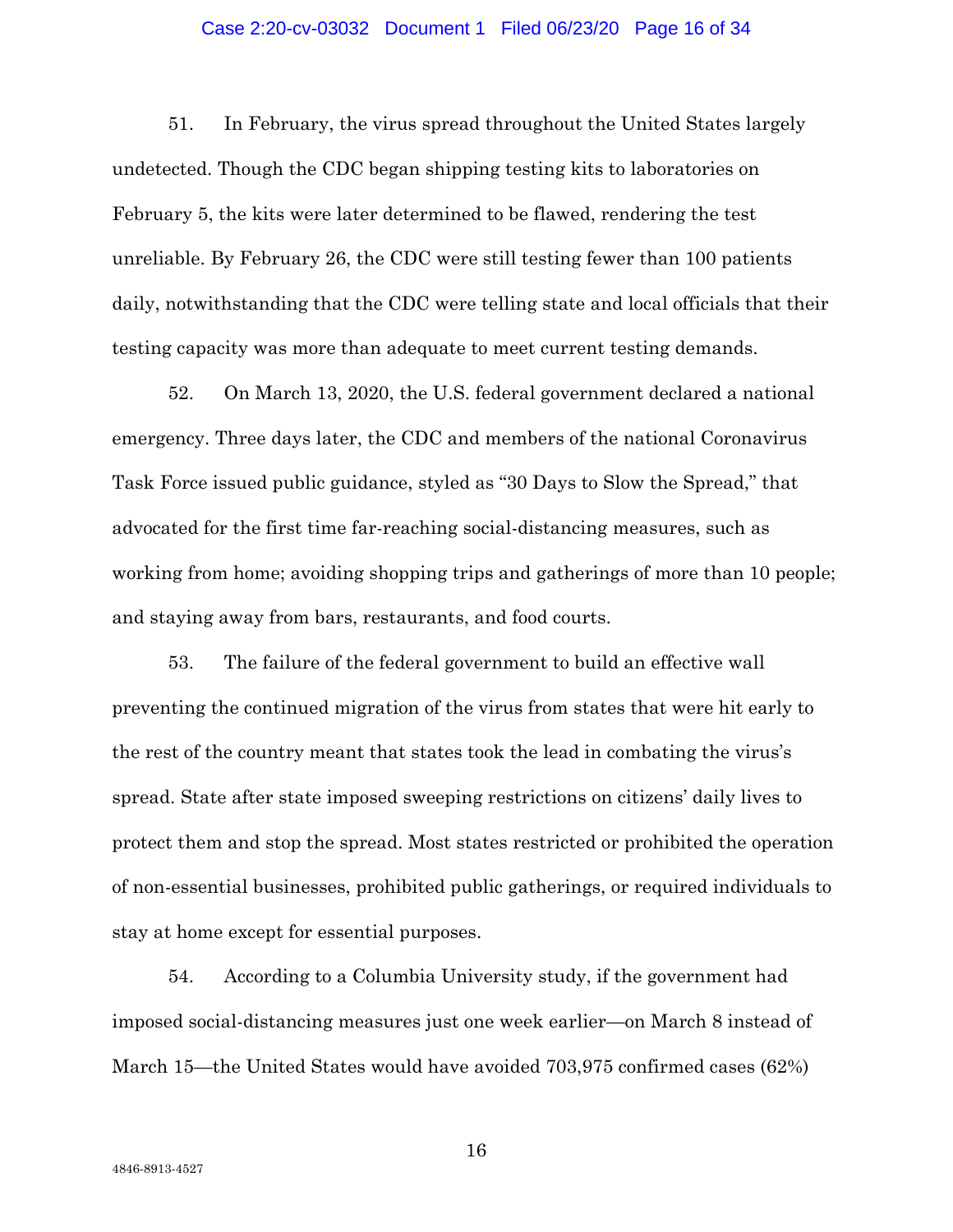and 35,927 reported deaths (55%) as of May 3.10 And if social distancing and lockdowns had begun just two weeks earlier—on March 1—the country would have seen a reduction of 960,937 (84%) cases and 53,990 (83%) deaths.

# **III. MAJOR LEAGUE BASEBALL DOES NOT PROVIDE PLAYERS**

55. Fans come to MiLB baseball games to see the players. But the Teams do not employ or manage the baseball players who draw fans to the park. Rather, Major League Baseball teams supply the players to each Team through player development contracts.

56. Each Team manages the business aspects of its operations, such as marketing and promotions and sales of tickets, parking, advertising, concessions, and merchandise. But under the player development contracts, the parent Major League Baseball club controls and makes all decisions related to the players, including paying their salaries and determining which teams they play for and when.

57. The Teams' players are thus under the exclusive control of the parent club, which decides which players the Team receives and, indeed, whether it receives any players at all.

58. The Professional Baseball Agreement entered into between Major League and Minor League Baseball and the Player Development Contract between MLB and MiLB teams set forth the contractual obligations of the MLB teams to supply players to the MiLB teams. Pursuant to those agreements, MLB teams were

10 Jeffrey Shaman et al., *Differential Effects of Intervention Timing on COVID-19 Spread in the United States*, MedRxiv (May 29, 2020), https://www.medrxiv.org/content/10.1101/2020.05.15.20103655v2.full.pdf+html.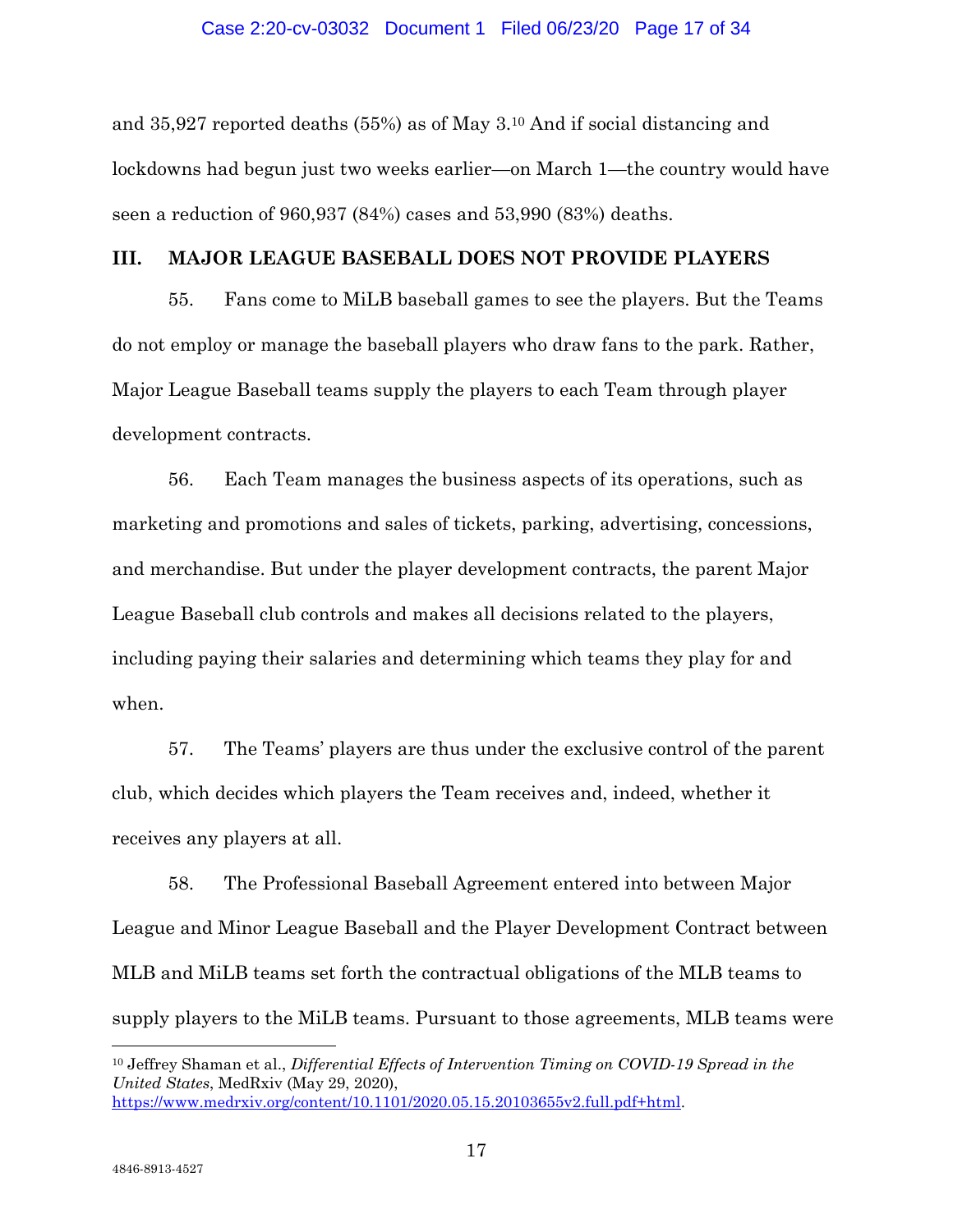#### Case 2:20-cv-03032 Document 1 Filed 06/23/20 Page 18 of 34

required to provide players to MiLB teams to enable the start of the MiLB season in early-April 2020. To date, the MLB teams have not met their obligations under these agreements and supplied players. It is now clear that MLB teams will not provide players to MiLB teams for the entire 2020 season. Indeed, several MLB teams have announced significant reductions in the number of players under contract, thereby rendering it infeasible for them to provide players in a manner consistent with their contractual agreements.

59. MLB's denial of players to the MiLB Teams is a cause of the Teams' business interruptions.

# **IV. THE TEAMS SUFFER BUSINESS-INCOME LOSSES**

60. As a result of the virus, the governmental response, and Major League Baseball's failure to provide baseball players, the Teams have been deprived of their primary source of revenue—fans coming to the ballpark and paying for game tickets, merchandise, food and beverage, and partaking in other amenities. Though some MiLB teams have limited revenue from advertising and sponsorships, this revenue is largely tied to the number of fans the team can attract to the ballpark in a given year.

61. 2019, for example, was a stellar year for MiLB. More than 40,000,000 fans attended such games, marking the 15th consecutive season that MiLB's teams drew more than 40,000,000 fans. The 2019 season also marked MiLB's largest yearover-year increase in attendance since the 2006 season and marked the 9th-largest single-season total in MiLB's history.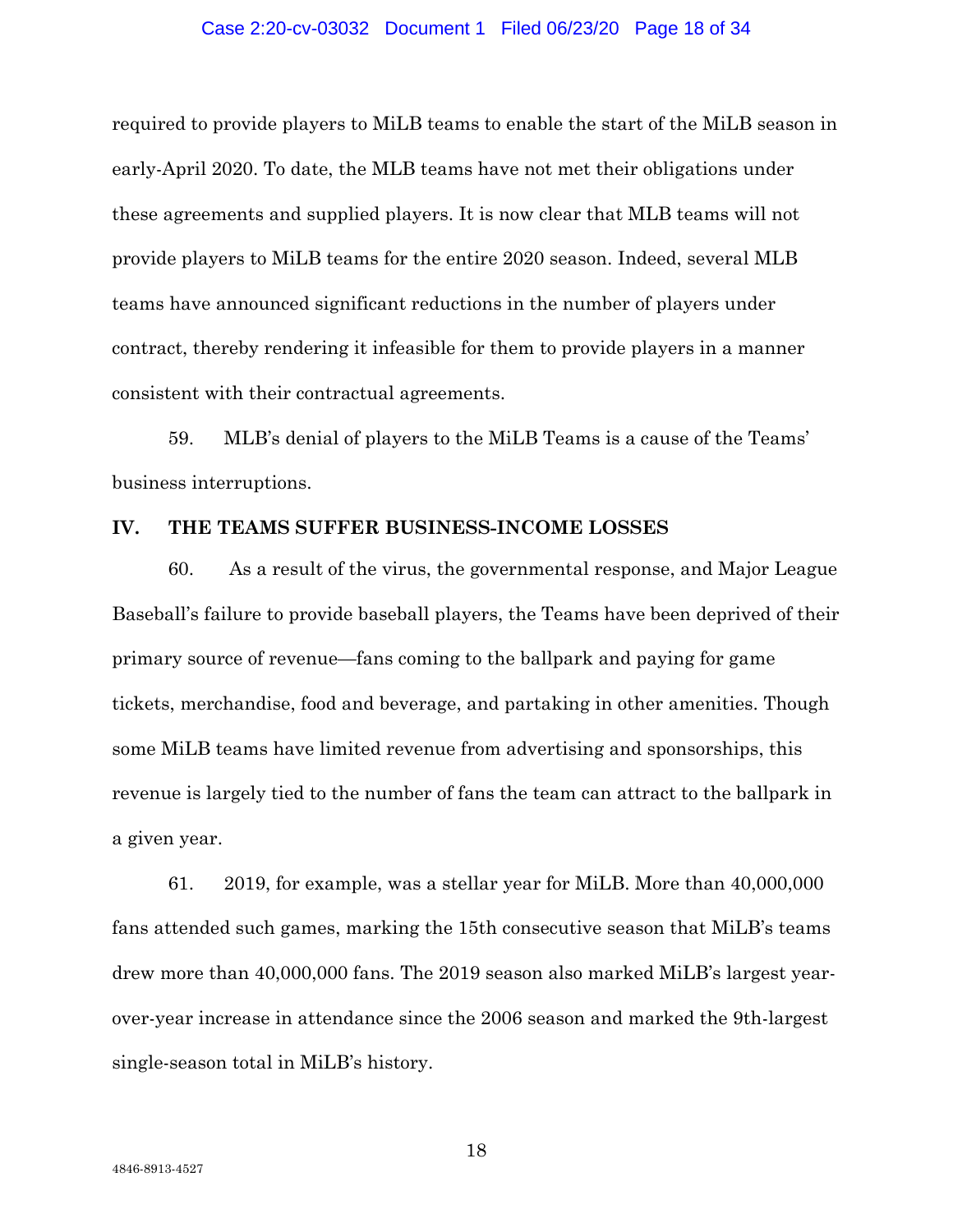# Case 2:20-cv-03032 Document 1 Filed 06/23/20 Page 19 of 34

62. This year, however, there are no games and no fans. As such, the

Teams' primary income streams have come to a halt. Yet the fixed costs of operating a baseball stadium remain, such as fixed lease payments and payroll for permanent employees needed to operate the team over an annual business cycle.

63. The Teams have therefore suffered, and will continue to suffer, significant business-income losses, expenses, and damages in a number of forms, including, but not limited to:

a. Loss of or diminished ticket sales;

- b. Loss of or diminished parking sales;
- c. Loss of or diminished concessions sales;
- d. Loss of or diminished merchandise sales; and
- e. Loss of or diminished advertising sales.

64. The Teams have incurred, and will continue to incur, further losses, expenses, and damages in the form of normal operating expenses, including, but not limited to, lease payments and payroll costs.

65. With no players, no games, and no fans, the Teams' losses of business income for the 2020 MiLB baseball season have been near total. With virtually no source of income, and accruing expenses, the Teams face catastrophic financial losses.

# **V. THE POLICIES PROVIDE COVERAGE**

66. In exchange for substantial premiums, the Insurers sold the Policies covering the Teams as the named insureds.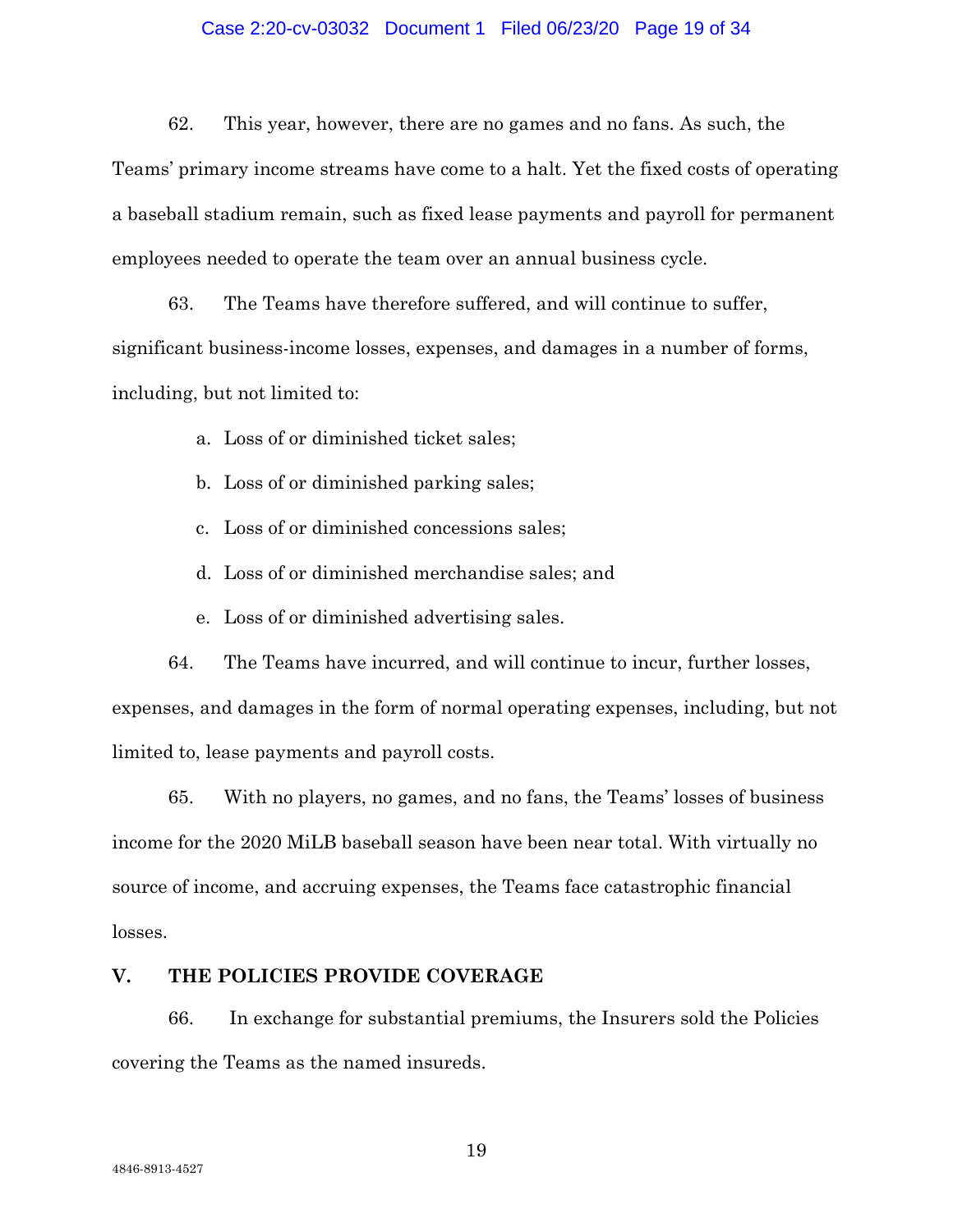# Case 2:20-cv-03032 Document 1 Filed 06/23/20 Page 20 of 34

67. The Teams' Policies are materially similar. Each is a commercial allrisk first-party property & casualty policy with similar, if not identical, grants of coverage for "business income" losses. To simplify presentation of the coverage disputes at issue in this suit, the Teams set forth relevant provisions of the Policy of Greenville Drive LLC (the "Policy"). The parallel provisions of the other Teams' Policies are cited herein, and all Policies are exhibited in their entireties to this

Complaint. *See* **Exhibits B‒I**.

68. The Policy's period of coverage is from December 31, 2019 to December

31, 2020. CPD-PIIC.11

69. The Policy provides coverage per occurrence. PI-ULT-010 at 5.12

70. The Policy is divided into, among other types of coverage, a "Property Coverage Form," *see* PI-ULT-007 at  $1-24$ ,<sup>13</sup> and a "Business Income with Extra Expense Coverage Form," see PI-ULT-010 at 1-13.<sup>14</sup>

<sup>11</sup> Agon Sports and Entertainment LLC, Boise Hospitality and Food Services LLC, Boise Professional Baseball LLC, Greenjackets Baseball LLC, and Greenjackets Hospitality Food & Beverage Services LLC (May 08, 2019 to May 08, 2020); Chattanooga Professional Baseball LLC, Columbia Concessions & Catering LLC, Columbia Fireflies LLC, and Fort Wayne Professional Baseball LLC (August 1, 2019 to August 1, 2020); Eugene Emeralds Baseball Club Inc., Idaho Falls Baseball Club Inc., Panhandle Baseball Club Inc., and San Antonio Missions Baseball Club Inc. (March 31, 2019 to March 31, 2020); Inland Empire 66ers Baseball Club of San Bernardino Inc. (March 31, 2019 to March 31, 2020); Evans Street Baseball Inc. (June 1, 2019 to June 1, 2020); Fredericksburg Baseball LLC and SAJ Baseball LLC (November 1, 2019 to November 1, 2020); 7th Inning Stretch LLC (January 28, 2020 to January 28, 2021); and 7th Inning Stretch LP (March 30, 2020 to March 30, 2021).

<sup>12</sup> Acadia Insurance Co., *see* CP 00 30 10 12 at 5; National Casualty Co., *see* CP 00 30 10 12 at 4; Scottsdale Indemnity Co., *see* CP 00 30 10 12 at 4; Scottsdale Insurance Co., *see* CP 00 30 10 12 at 4.

<sup>13</sup> Acadia Insurance Co., *see* CP 00 10 10 12 at 1‒16; National Casualty Co., *see* CP 00 10 10 12 at 1‒ 14; Scottsdale Indemnity Co., *see* CP 00 10 10 12 at 1‒14; Scottsdale Insurance Co., *see* CP 00 10 10 12 at 1‒14.

<sup>14</sup> Acadia Insurance Co., *see* CP 00 30 10 12 at 1‒9; National Casualty Co., *see* CP 00 30 10 12 at 1‒8; Scottsdale Indemnity Co., *see* CP 00 30 10 12 at 1‒8; Scottsdale Insurance Co., *see* CP 00 30 10 12 at  $1 - 8$ .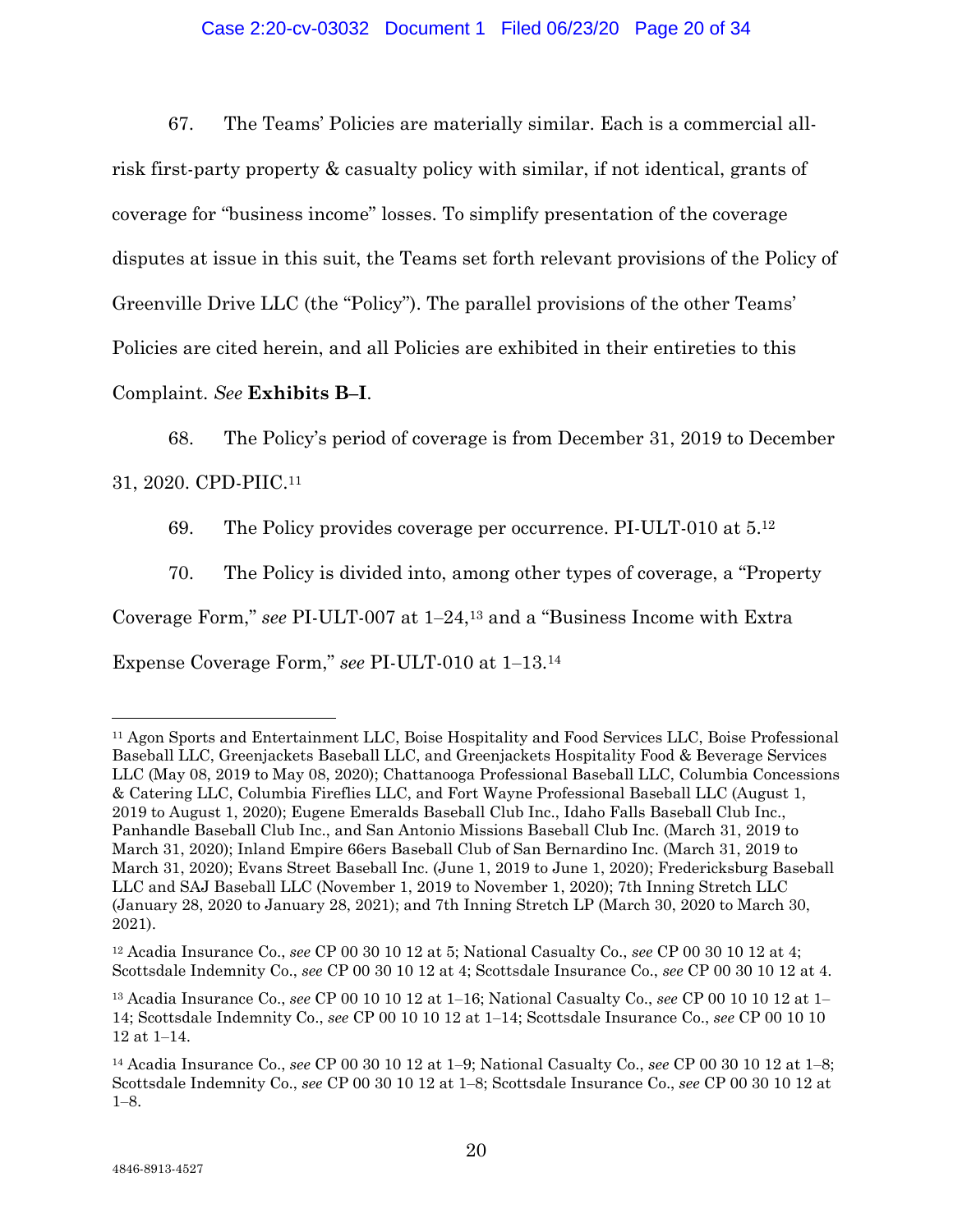71. The Property Coverage Form covers "direct physical **'loss'**15 to Covered

Property16 caused by or resulting from any of the Covered Causes of Loss."17 PI-

ULT-007 at 1.18

72. The limit of insurance applies per occurrence. PI-ULT-007 at  $14-15^{19}$ 

73. The Property Coverage Form provides "Additional Coverages." See PI-

ULT-007 at 4-9.20

74. The Additional Coverages include "expenses to remove debris of

Covered Property caused by or resulting from any of the Covered Causes of Loss

that occur during the policy period." PI-ULT-007 at  $4-5<sup>21</sup>$ 

17 "**Covered Causes of Loss** means Risks of Direct Physical Loss unless the **'loss'** is:

**1.** Excluded in Section **B., Exclusions**; or

**2.** Limited in Section **C., Limitations**;

that follow."

PI-ULT-007 at 4, PI-ULT-008 at 1; Acadia Insurance Co., *see* CP 00 10 10 12 at 3; National Casualty Co., *see* CP 00 10 10 12 at 2; Scottsdale Indemnity Co., *see* CP 00 10 10 12 at 2; Scottsdale Insurance Co., *see* CP 00 10 10 12 at 2.

18 Acadia Insurance Co., *see* CP 00 10 10 12 at 1; National Casualty Co., *see* CP 00 10 10 12 at 1; Scottsdale Indemnity Co.; *see* CP 00 10 10 12 at 1; Scottsdale Insurance Co., *see* CP 00 10 10 12 at 1.

<sup>19</sup> Acadia Insurance Co., *see* CP 00 10 10 12 at 9–10; National Casualty Co., *see* CP 00 10 10 12 at 8– 9; Scottsdale Indemnity Co., *see* CP 00 10 10 12 at 8‒9; Scottsdale Insurance Co., *see* CP 00 10 10 12 at 8‒9.

20 Acadia Insurance Co., *see* CP 00 10 10 12 at 3‒7; National Casualty Co., *see* CP 00 10 10 12 at 3‒6; Scottsdale Indemnity Co., *see* CP 00 10 10 12 at 3‒6; Scottsdale Insurance Co., *see* CP 00 10 10 12 at  $3 - 6$ .

21 Acadia Insurance Co., *see* CP 00 10 10 12 at 3‒4; National Casualty Co., *see* CP 00 10 10 12 at 3‒4; Scottsdale Indemnity Co., *see* CP 00 10 10 12 at 3‒4; Scottsdale Insurance Co., *see* CP 00 10 10 12 at  $3 - 4.$ 

 $\overline{a}$ 15 "**'Loss'** means accidental loss or damage." PI-ULT-007 at 24. The Policies of Acadia Insurance Co., National Casualty Co., Scottsdale Indemnity Co., and Scottsdale Insurance Co. do not define "loss."

<sup>&</sup>lt;sup>16</sup> "Covered Property" means, among other things, the "buildings or structures" described in the declarations. PI-ULT-007 at 1‒3, 23; Acadia Insurance Co., *see* CP 00 10 10 12 at 1‒2; National Casualty Co., *see* CP 00 10 10 12 at 1‒2; Scottsdale Indemnity Co., CP 00 10 10 12 at 1‒2; Scottsdale Insurance Co., *see* CP 00 10 10 12 at 1‒2.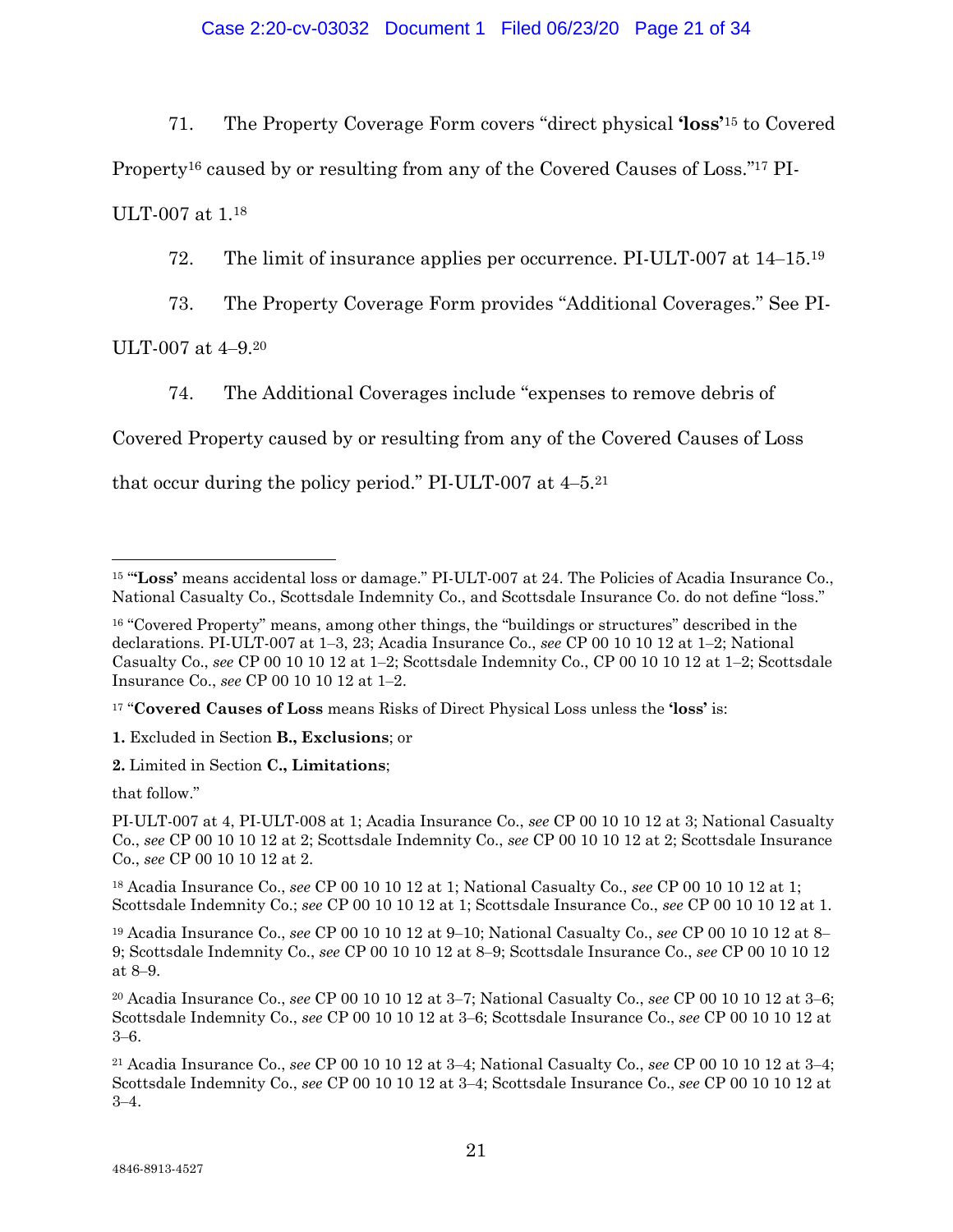# Case 2:20-cv-03032 Document 1 Filed 06/23/20 Page 22 of 34

75. "If it is necessary to move Covered Property from the described premises to preserve it from **'loss'** by any of the Covered Causes of Loss," the Additional Coverages include, under certain conditions, "any direct physical **'loss'** to that property." PI-ULT-007 at 5.22

76. The Additional Coverages include "expenses to extract **'pollutants'**<sup>23</sup> from land or water at the described premises if the discharge, dispersal, seepage, migration, release or escape of the **'pollutants'** is caused by or results from any of the Covered Causes of Loss that occur during the policy period." PI-ULT-007 at 6.24

77. The Business Income with Extra Expense Coverage Form covers "the actual loss of Business Income [the policyholder] sustain[s] due to the necessary suspension of [the policyholder's] **'operations'** during the **'period of restoration'**. The suspension must be caused by direct physical **'loss'** to property at the premises described in the Declarations, or within 1000 feet of the premises, caused by or resulting from any of the Covered Causes of Loss." PI-ULT-010 at  $1-2^{25}$ 

<sup>22</sup> Acadia Insurance Co., *see* CP 00 10 10 12 at 4; National Casualty Co., *see* CP 00 10 10 12 at 4; Scottsdale Indemnity Co., *see* CP 00 10 10 12 at 4; Scottsdale Insurance Co., *see* CP 00 10 10 12 at 4. Only Evans Street Baseball Inc. purchased this coverage.

<sup>23 &</sup>quot;**'Pollutants'** means any solid, liquid, gaseous or thermal irritant or containment, including smoke, vapor, soot, fumes, acids, alkalis, chemicals and waste. Waste includes material to be recycled, reconditioned or reclaimed." PI-ULT-007 at 24; Acadia Insurance Co., *see* CP 00 10 10 12 at 16; National Casualty Co., *see* CP 00 10 10 12 at 14; Scottsdale Indemnity Co., *see* CP 00 10 10 12 at 14; Scottsdale Insurance Co., *see* CP 00 10 10 12 at 14.

<sup>24</sup> Acadia Insurance Co., *see* CP 00 10 10 12 at 5; National Casualty Co., *see* CP 00 10 10 12 at 4; Scottsdale Indemnity Co., *see* CP 00 10 10 12 at 4; Scottsdale Insurance Co., *see* CP 00 10 10 12 at 4.

<sup>25</sup> Acadia Insurance Co., *see* CP 00 30 10 12 at 1; National Casualty Co., *see* CP 00 30 10 12 at 1; Scottsdale Indemnity Co., *see* CP 00 30 10 12 at 1; Scottsdale Insurance Co., *see* CP 00 30 10 12 at 1.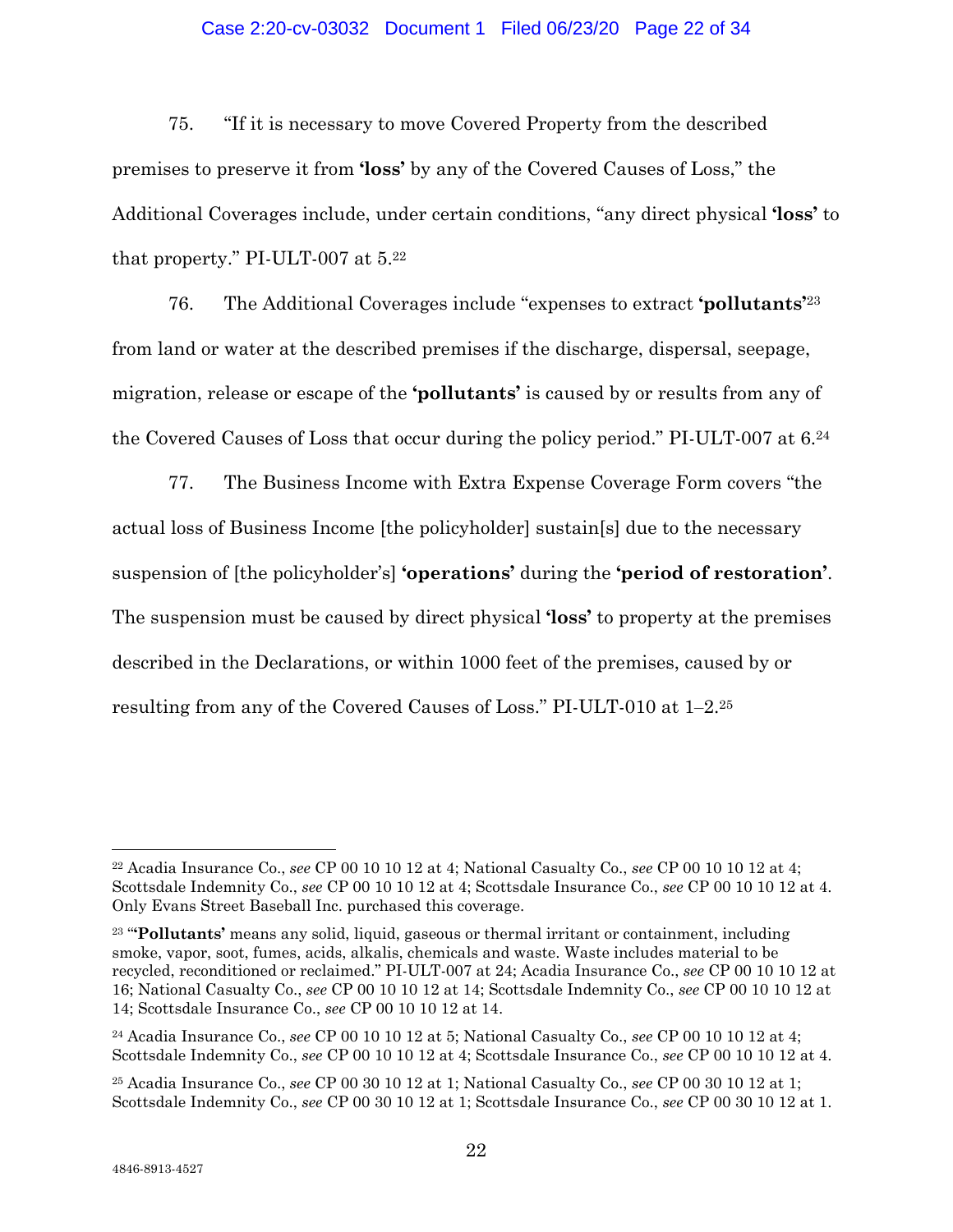# Case 2:20-cv-03032 Document 1 Filed 06/23/20 Page 23 of 34

78. "Business Income means the: **a.** Net Income (Net Profit or Loss before income taxes) that would have been earned or incurred; and **b.** Continuing normal operating expenses incurred, including payroll." PI-ULT-010 at 2.26

79. The Business Income with Extra Expense Coverage Form provides "Additional Coverages." See PI-ULT-010 at 2-5.<sup>27</sup>

80. The Additional Coverages include certain Extra Expenses. "Extra

Expenses means necessary expenses [the policyholder] incur[s] during the **'period** 

**of restoration'**28 that [the policyholder] would not have incurred if there had been

no direct physical **'loss'** to property caused by or resulting from any of the Covered

Causes of Loss." PI-ULT-010 at 2.29

81. The Additional Coverages include "the actual loss of Business Income

[the policyholder] sustain[s] and necessary Extra Expenses [the policyholder]

28 "**'Period of Restoration'** means the period of time that

**a.** Begins:

**(1)** 72 hours after the time of direct physical **'loss'** for Business Income coverage; or

- **(2)** Immediately after the time of direct physical **'loss'** for Extra Expense coverage; and
- **b.** Ends on the earlier of:

**(1)** The date when the property at the described premises should be repaired, rebuilt or

replaced with reasonable speed and similar quality; or

**(2)** The date when business is resumed at a new permanent location."

 $\overline{a}$ 26 Acadia Insurance Co., *see* CP 00 30 10 12 at 1; National Casualty Co., *see* CP 00 30 10 12 at 1; Scottsdale Indemnity Co., *see* CP 00 30 10 12 at 1; Scottsdale Insurance Co., *see* CP 00 30 10 12 at 1.

<sup>27</sup> Acadia Insurance Co., *see* CP 00 30 10 12 at 2‒4; National Casualty Co., *see* CP 00 30 10 12 at 2‒4; Scottsdale Indemnity Co., *see* CP 00 30 10 12 at 2‒4; Scottsdale Insurance Co., *see* CP 00 30 10 12 at  $2 - 4.$ 

PI-ULT-010 at 12; Acadia Insurance Co., *see* CP 00 30 10 12 at 9; National Casualty Co., *see* CP 00 30 10 12 at 8; Scottsdale Indemnity Co., *see* CP 00 30 10 12 at 8; Scottsdale Insurance Co., *see* CP 00 30 10 12 at 8.

<sup>29</sup> Acadia Insurance Co., *see* CP 00 30 10 12 at 1‒2; National Casualty Co., *see* CP 00 30 10 12 at 1‒2; Scottsdale Indemnity Co., *see* CP 00 30 10 12 at 1‒2; Scottsdale Insurance Co., *see* CP 00 30 10 12 at 1‒2. Evans Street Baseball Inc. did not purchase this coverage.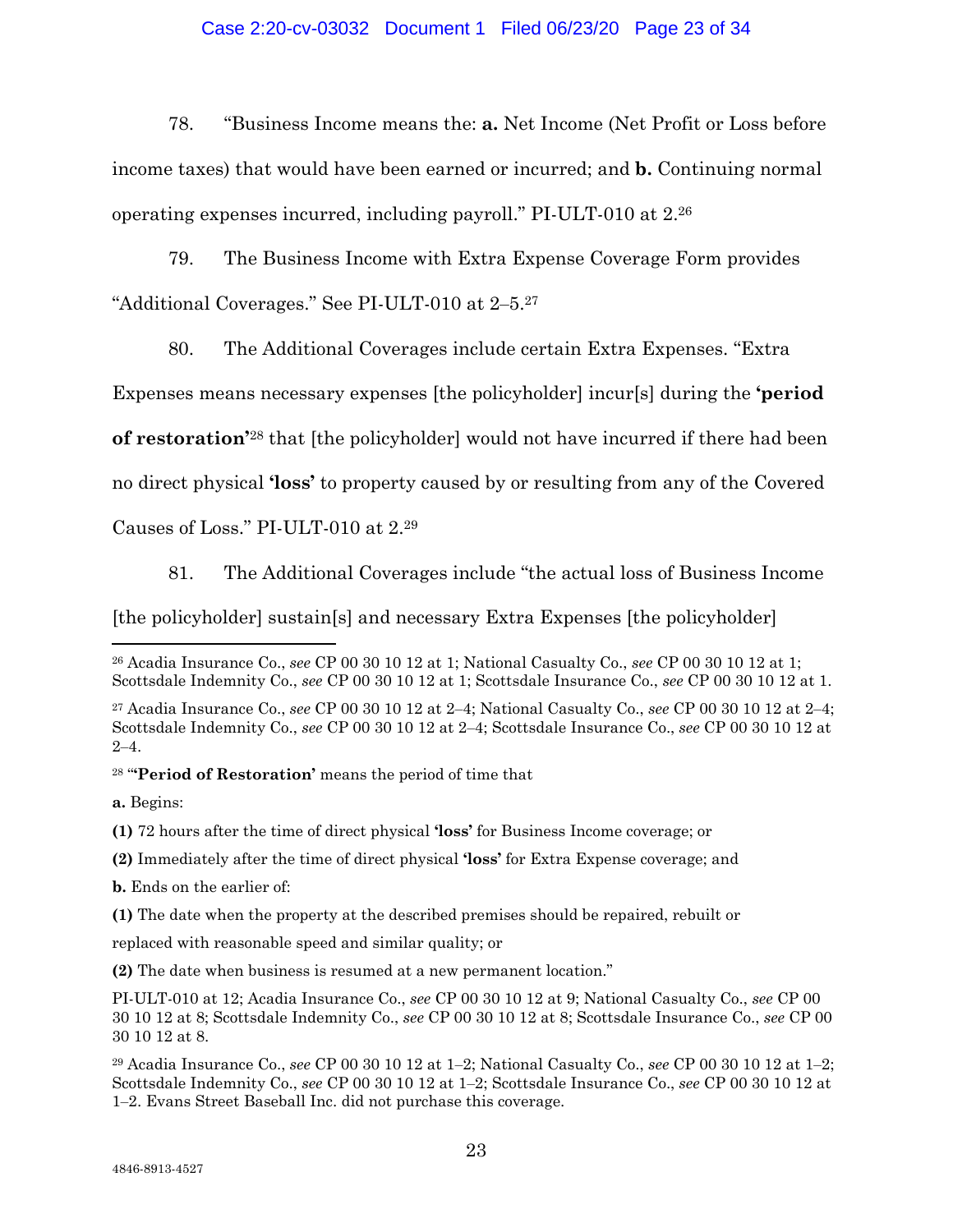# Case 2:20-cv-03032 Document 1 Filed 06/23/20 Page 24 of 34

incur[s] caused by action of Civil Authority that prohibits access to the described premises due to direct physical **'loss'** to property other than at the described premises caused by or resulting from any of the Covered Causes of Loss." PI-ULT-010 at 2‒3.30

82. The Additional Coverages include "the actual loss of **'Rental Value'**<sup>31</sup> [the policyholder] incur[s] during the period." PI-ULT-010 at 4.32

83. The Policy purports to exclude from coverage "loss or damage caused by or resulting from any virus, bacterium or other microorganism that induces or is capable of inducing physical distress, illness or disease [the "Exclusion"]." CP P 003 07 06 at 1.33 That Exclusion does not preclude the Teams' claims for coverage because, among other reasons, it is void, unenforceable, and inapplicable. Nor does any other policy provision exclude the Teams' claims for coverage.

<sup>30</sup> Acadia Insurance Co., *see* CP 00 30 10 12 at 2; National Casualty Co., *see* CP 00 30 10 12 at 2; Scottsdale Indemnity Co., *see* CP 00 30 10 12 at 2; Scottsdale Insurance Co., *see* CP 00 30 10 12 at 2.

<sup>31 &</sup>quot;**'Rental Value'** means:

**a.** Total anticipated rental income from tenant occupancy of the premises described in the

Declarations as furnished and equipped by [the policyholder]; and

**b.** Amount of all charges which are the legal obligation of the tenant(s) and which would otherwise

be [the policyholder's] obligations; and

**c.** Fair rental value of any portion of the described premises which is occupied by [the policyholder]."

PI-ULT-010 at 13; Acadia Insurance Co., *see* CP 00 30 10 12 at 9; National Casualty Co., *see* CP 00 30 10 12 at 8; Scottsdale Indemnity Co., *see* CP 00 30 10 12 at 8; Scottsdale Insurance Co., *see* CP 00 30 10 12 at 8.

<sup>32</sup> Acadia Insurance Co., *see* CP 00 30 10 12 at 3; National Casualty Co., *see* CP 00 30 10 12 at 3; Scottsdale Indemnity Co., *see* CP 00 30 10 12 at 3; Scottsdale Insurance Co., *see* CP 00 30 10 12 at 3. Only Greenville Drive LLC and 7th Inning Stretch LP purchased this coverage.

<sup>33</sup> Acadia Insurance Co., *see* CP 01 78 08 08 at 1; National Casualty Co., *see* CP 01 40 07 06 at 1; Scottsdale Indemnity Co., *see* CP 01 40 07 06 at 1; Scottsdale Insurance Co., *see* CP 01 40 07 06 at 1.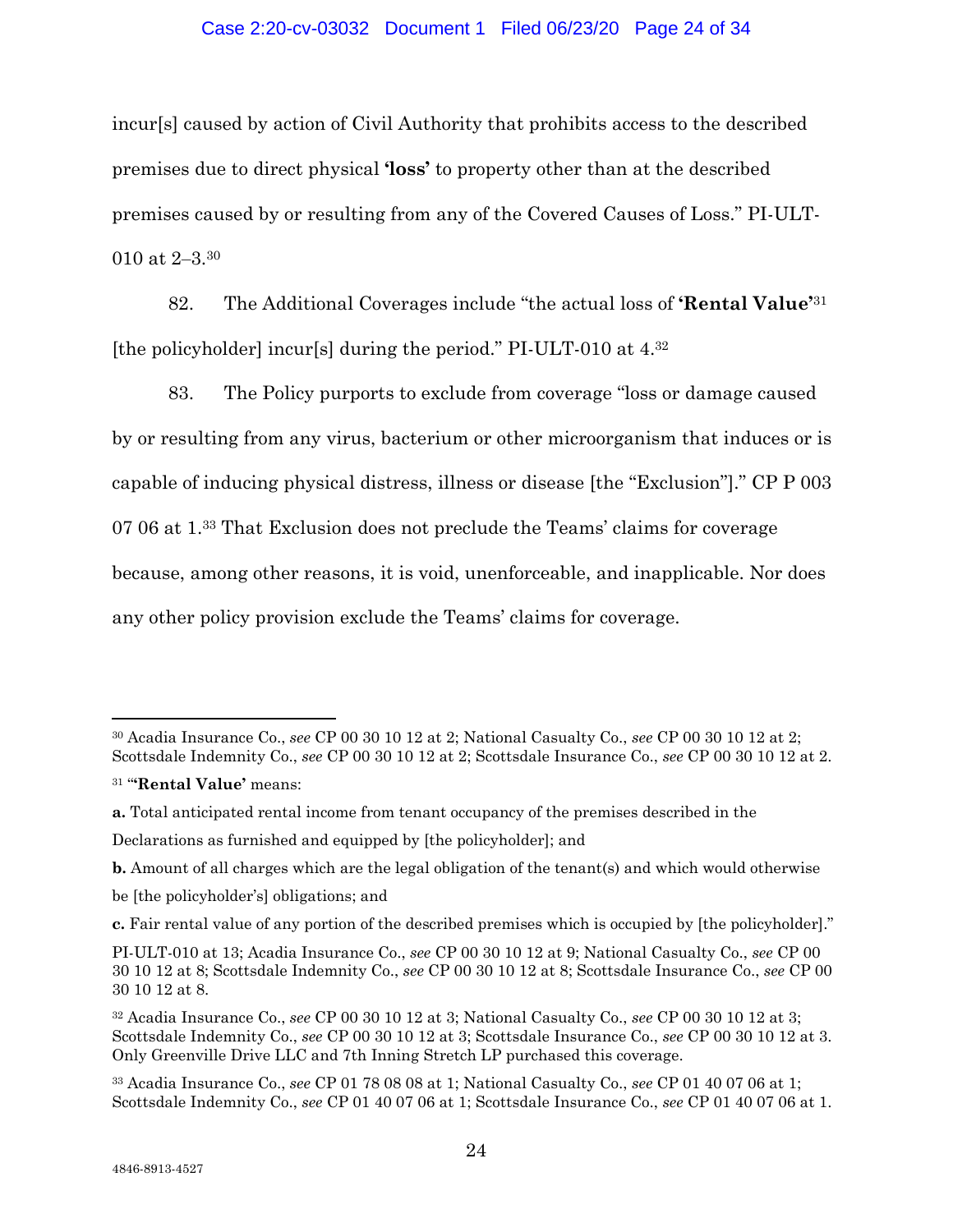# **VI. THE INSURERS DENY THE TEAMS' CLAIMS FOR COVERAGE**

84. All Teams have made claims for coverage with their respective Insurers. With minor variations in their positions, the Insurers have all denied or will all deny the Teams' claims for coverage on the grounds that the Team's losses (1) do not result from direct physical loss or damage to property and (2) are barred by the Exclusion.

85. Philadelphia Indemnity Insurance Co., in denying the claims of Greenville Drive LLC and 7th Inning Stretch LP, took the position that the Teams' losses were not attributable to any physical loss or damage, whether at the insured locations or elsewhere. Accordingly, Philadelphia Indemnity Insurance Co. denied coverage under the policies' grants of coverage related to property, business interruption, and civil authority. Philadelphia Indemnity Insurance further denied coverage because it deemed the Exclusion applicable.

86. Acadia Insurance Co., in denying the claim of Evans Street Baseball Inc., took the position that the Team's losses were not attributable to any physical loss or damage, whether at the insured location or elsewhere. Accordingly, Acadia Insurance Co. denied coverage under the policy's grants of coverage related to property, business interruption, and civil authority. Acadia Insurance Co. further denied coverage because it deemed the Exclusion applicable.

87. National Casualty Co., in denying the claims of Agon Sports and Entertainment LLC, Boise Hospitality and Food Services LLC, Boise Professional Baseball LLC, Greenjackets Baseball LLC, and Greenjackets Hospitality Food & Beverage Services LLC; Chattanooga Professional Baseball LLC, Columbia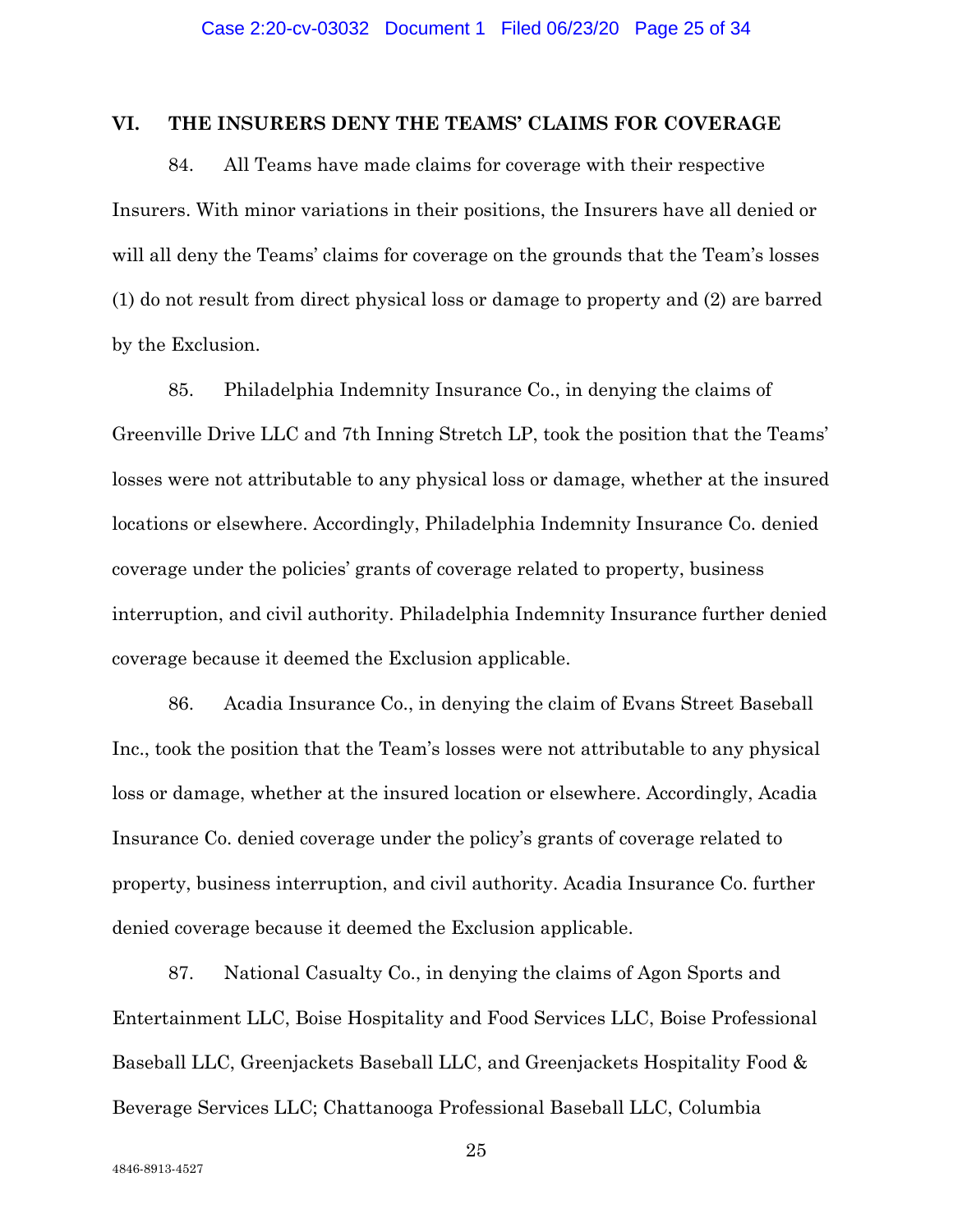#### Case 2:20-cv-03032 Document 1 Filed 06/23/20 Page 26 of 34

Concessions & Catering LLC, Columbia Fireflies LLC, and Fort Wayne Professional Baseball LLC; and Eugene Emeralds Baseball Club Inc., Idaho Falls Baseball Club Inc., Panhandle Baseball Club Inc., and San Antonio Missions Baseball Club Inc., took the position that the Teams' losses were not attributable to any physical loss or damage, whether at the insured locations or elsewhere. Accordingly, National Casualty Co. denied coverage under the policies' grants of coverage related to property, business interruption, and civil authority. National Casualty Co. further denied coverage because it deemed the Exclusion applicable.

88. Scottsdale Indemnity Co., in denying the claim of Inland Empire 66ers Baseball Club of San Bernardino Inc., took the position that the Team's losses were not attributable to any physical loss or damage, whether at the insured location or elsewhere. Accordingly, Scottsdale Indemnity Co. denied coverage under the policy's grants of coverage related to property, business interruption, and civil authority. Scottsdale Indemnity Co. further denied coverage because it deemed the Exclusion applicable.

89. Scottsdale Indemnity Co.'s position on the claim of Inland Empire 66ers Baseball Club of San Bernardino Inc. is representative of the position it will take with respect to that of 7th Inning Stretch LLC, the other Team it insures.

90. Scottsdale Insurance Co. has not yet denied the claim of any Team. Yet its position with respect to those of Fredericksburg Baseball LLC d/b/a Fredericksburg Nationals and SAJ Baseball LLC, which it insures, will plausibly align with the positions taken by all other Insurers that have denied claims. Indeed,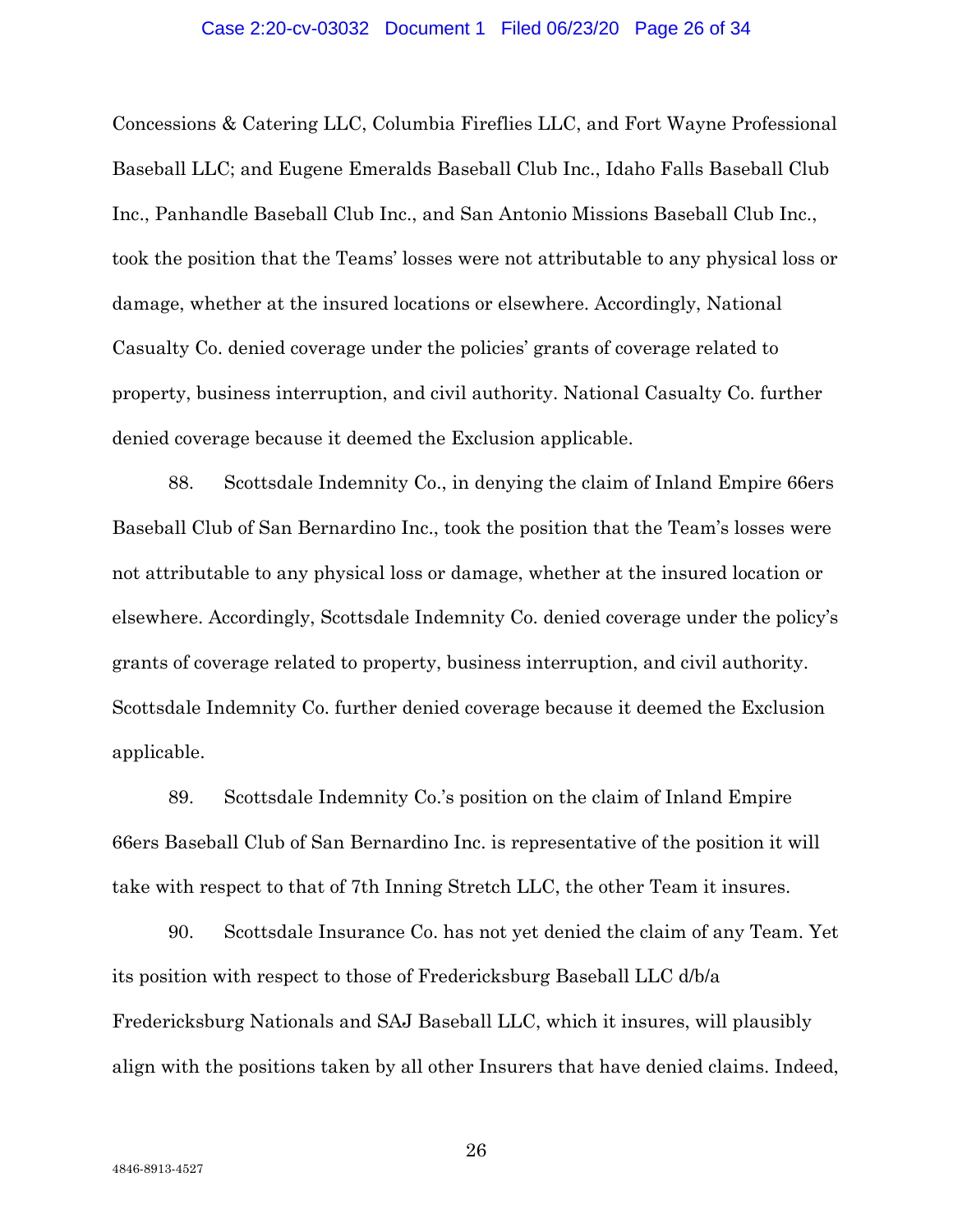### Case 2:20-cv-03032 Document 1 Filed 06/23/20 Page 27 of 34

every Insurer to deny coverage has relied on the same grounds—the supposed lack of physical loss or damage and the Exclusion. In fact, Scottsdale Insurance Co. itself has taken the exact same position with respect to other claims for coverage related to or arising out of the pandemic. *See, e.g.*, *Ybarra Investments, Inc. v. Scottsdale Ins. Co.*, No. 4:20-cv-01818 (S.D. Tex. filed May 26, 2020).

91. The Insurers' positions denying coverage to the Teams are wrong. As set forth herein, there has been direct physical loss or damage, including, but not limited to, loss of use, at the Teams' ballparks or elsewhere caused by the SARS-CoV-2 virus, the governmental response to it, or the Teams' inability to obtain players. Moreover, the Exclusion does not defeat the Teams' claims for coverage because, among other reasons, it is void, unenforceable, and inapplicable.

# **FIRST CAUSE OF ACTION (Breach of Contract)**

92. This cause of action is brought by the Breach Plaintiffs against their respective Defendant-Insurers.

93. The Breach Plaintiffs repeat and reallege the allegations set forth in the foregoing paragraphs of this Complaint as if fully set forth herein.

94. The Policies constitute valid and enforceable contracts between the Breach Plaintiffs, as the named insureds, and the respective Defendants, as the companies providing the insurance under the Policies.

95. As described above, the Breach Plaintiffs have sustained, and are continuing to sustain, losses covered under the Policies and during the Policy periods.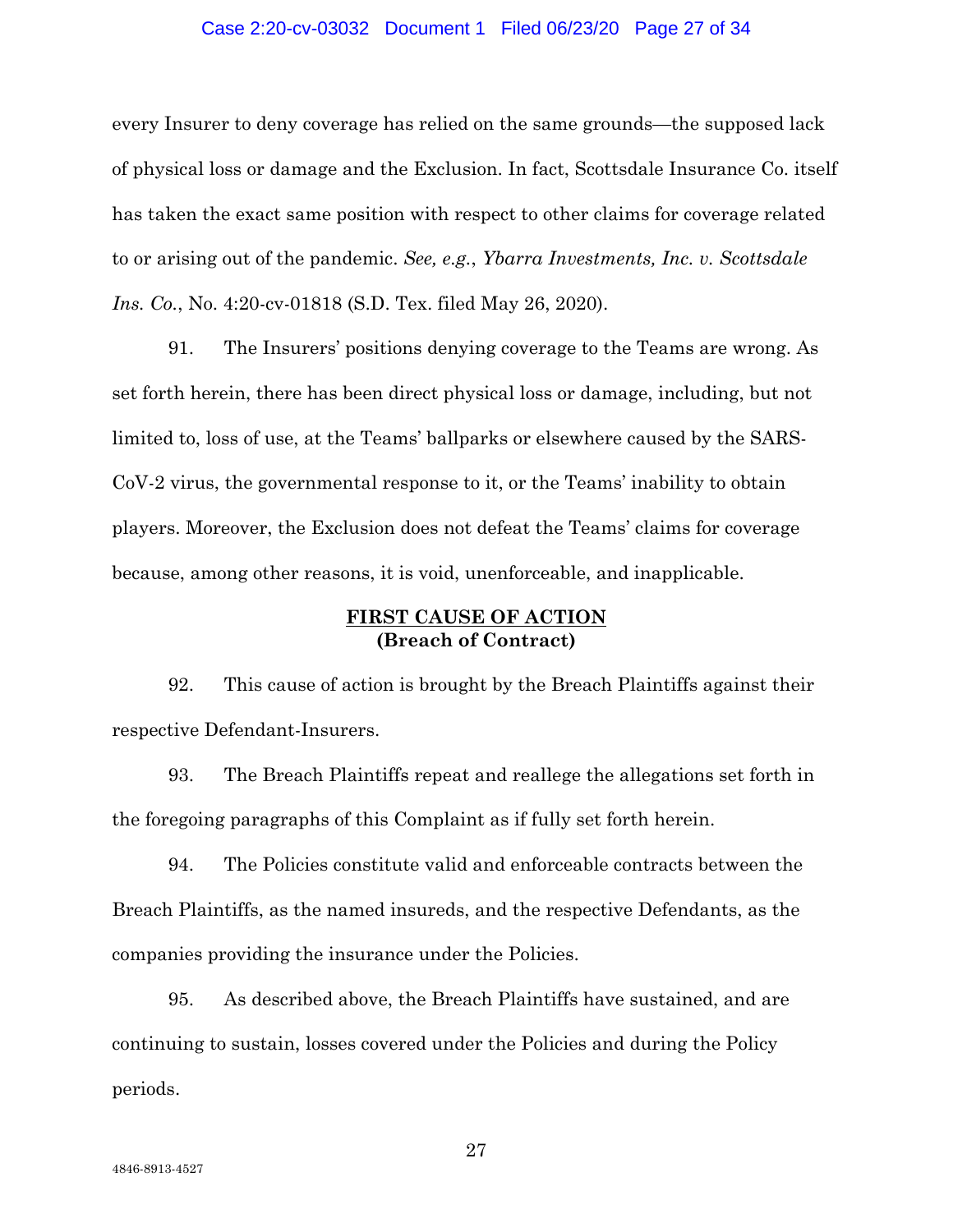# Case 2:20-cv-03032 Document 1 Filed 06/23/20 Page 28 of 34

96. The Breach Plaintiffs provided prompt notice of their losses, performed all obligations required of them under the respective Policies, and were ready, willing, and able to perform their obligations under the Policies.

97. The breaches occurred when the respective Defendants denied some or all coverage owed to the Breach Plaintiffs under the Policies: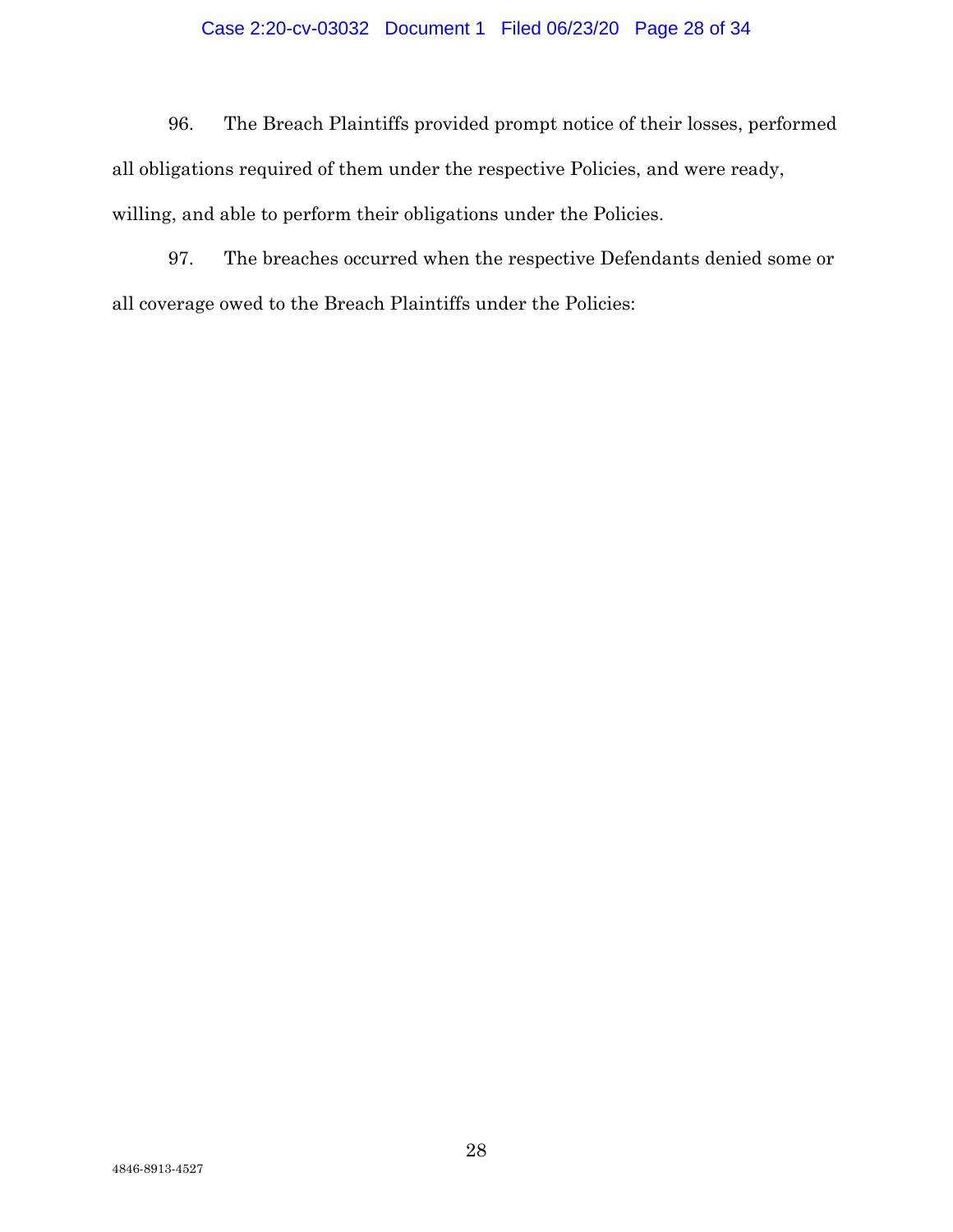| <b>Breach Plaintiff</b>                                                                                                                                                                                                                                | Defendant                               | Policy No.       | Date of<br>Denial |  |  |
|--------------------------------------------------------------------------------------------------------------------------------------------------------------------------------------------------------------------------------------------------------|-----------------------------------------|------------------|-------------------|--|--|
| Agon Sports and<br>Entertainment<br>LLC,<br><b>Boise Hospitality</b><br>and Food Services<br>LLC, Boise<br>Professional<br>Baseball LLC,<br>Greenjackets<br>Baseball LLC, and<br>Greenjackets<br><b>Hospitality Food</b><br>& Beverage<br>Services LLC | National Casualty Co.                   | KKO0000007974200 | May 8, 2020       |  |  |
| Chattanooga<br>Professional<br>Baseball LLC,<br>Columbia<br>Concessions &<br>Catering LLC,<br>Columbia Fireflies<br>LLC, and Fort<br>Wayne<br>Professional<br>Baseball LLC                                                                             | National Casualty Co.                   | KKO0000008089600 | April 17, 2020    |  |  |
| Eugene Emeralds<br><b>Baseball Club</b><br>Inc., Idaho Falls<br>Baseball Club<br>Inc., Panhandle<br><b>Baseball Club</b><br>Inc., and San<br><b>Antonio Missions</b><br>Baseball Club Inc.                                                             | National Casualty Co.                   | KKO0000007910700 | May 7, 2020       |  |  |
| Evans Street<br>Baseball Inc.                                                                                                                                                                                                                          | Acadia Insurance Co.                    | CNA 5237742-14   | April 13, 2020    |  |  |
| Greenville Drive<br><b>LLC</b>                                                                                                                                                                                                                         | Philadelphia Indemnity<br>Insurance Co. | PHPK2079457      | May 19, 2020      |  |  |
| <b>Inland Empire</b><br>66ers Baseball<br>Club of San<br>Bernardino Inc.                                                                                                                                                                               | Scottsdale Indemnity<br>Co.             | KKO0000007910400 | May 7, 2020       |  |  |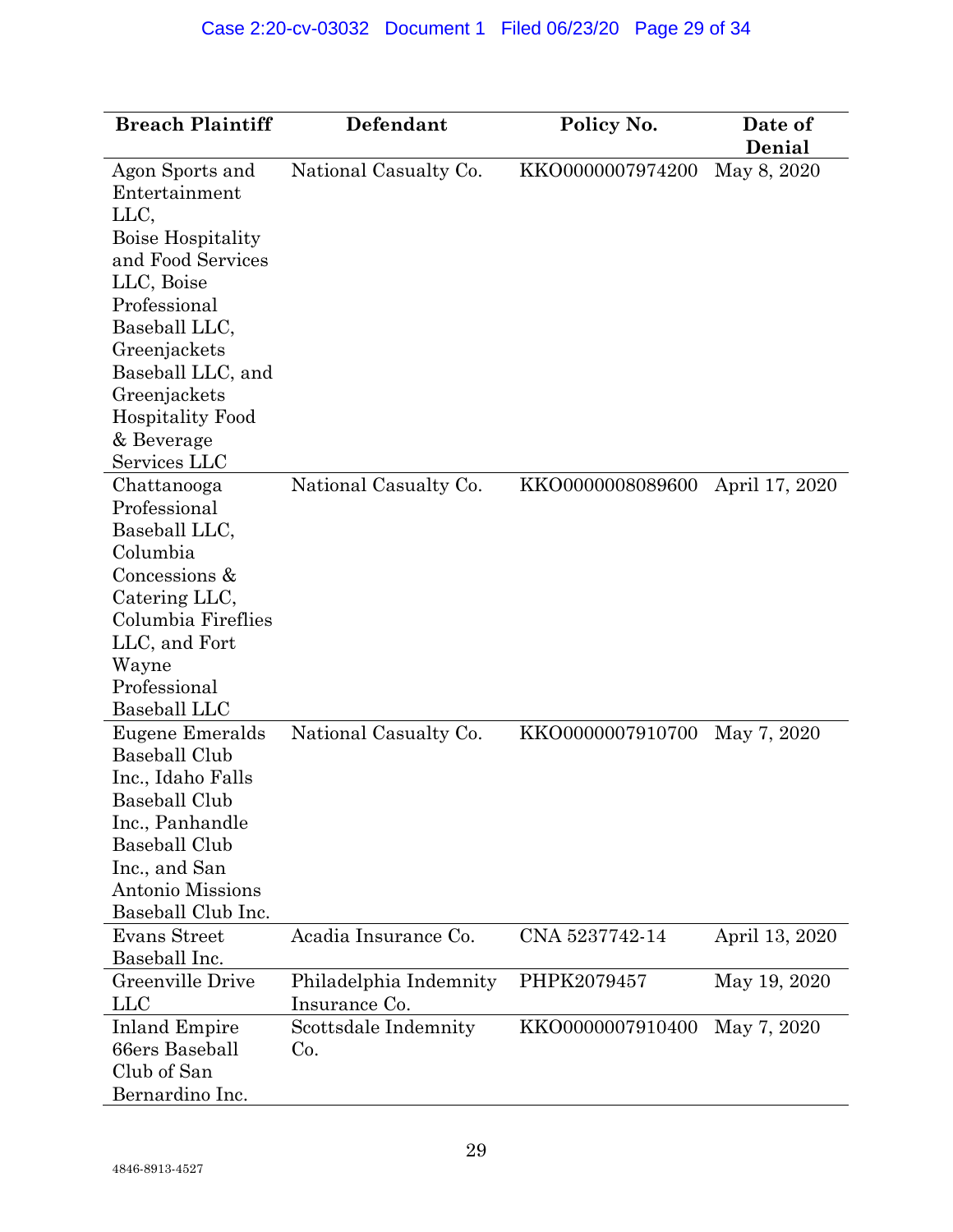|    | 7th Inning Stretch Philadelphia Indemnity PHPK2113479 | June 15, 2020 |
|----|-------------------------------------------------------|---------------|
| LP | Insurance Co.                                         |               |

98. Under the terms of the Policies, the respective Defendants must pay up to the Policies' limits of insurance for any loss covered under the Policies, subject only to sublimits, time limits, or deductibles for specific coverages.

99. The respective Defendants have not paid any or all amounts due to the Breach Plaintiffs in connection with their claims. Instead, the respective Defendants have asserted various inapplicable bases to wrongfully deny coverage for the Breach Plaintiffs' claims.

100. As a direct and proximate result of the respective Defendants' breaches of contract, the Breach Plaintiffs have suffered and will continue to suffer damages in an amount to be determined at trial, plus consequential damages, attorneys' fees, and pre- and post-judgment interest to the extent permitted by law.

# **SECOND CAUSE OF ACTION (Anticipatory Breach of Contract)**

101. This cause of action is brought by the Anticipatory-Breach Plaintiffs against their respective Defendant-Insurers.

102. The Anticipatory-Breach Plaintiffs repeat and reallege the allegations set forth in the foregoing paragraphs of this Complaint as if fully set forth herein.

103. The Policies constitute valid and enforceable contracts between the Anticipatory-Breach Plaintiffs, as the named insureds, and the respective Defendants, as the companies providing the insurance under the Policies.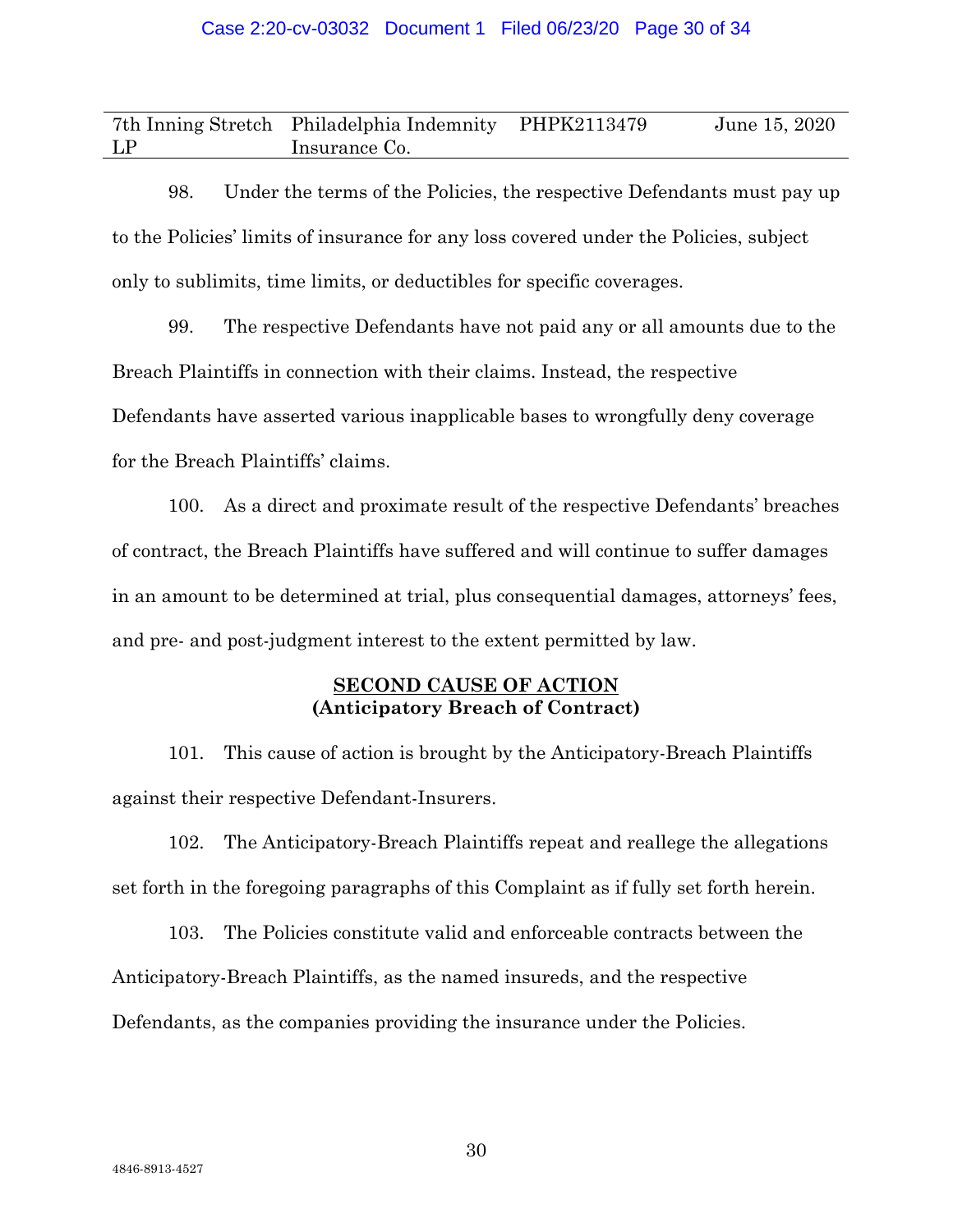## Case 2:20-cv-03032 Document 1 Filed 06/23/20 Page 31 of 34

104. As described above, the Anticipatory-Breach Plaintiffs have sustained, and are continuing to sustain, losses covered under the Policies and during the Policy periods.

105. The Anticipatory-Breach Plaintiffs provided prompt notice of their losses, performed all obligations required of them under the respective Policies, and were ready, willing, and able to perform their obligations under the Policies.

106. The anticipatory breaches occurred when the respective Defendants absolutely repudiated their contractual obligations by declaring an unconditional intent not to perform the Policies according to their terms.

107. Under the terms of the Policies, the respective Defendants must pay up to the Policies' limits of insurance for any loss covered under the Policies, subject only to sublimits, time limits, or deductibles for specific coverages.

108. The respective Defendants have not paid any or all amounts due to the Anticipatory-Breach Plaintiffs in connection with their claims. Instead, the Defendants have asserted various inapplicable bases to wrongfully deny coverage for the Anticipatory-Breach Plaintiffs' claims.

109. As a direct and proximate result of the respective Defendants' anticipatory breaches of contract, the Anticipatory-Breach Plaintiffs have suffered and will continue to suffer damages in an amount to be determined at trial, plus consequential damages, attorneys' fees, and pre- and post-judgment interest to the extent permitted by law.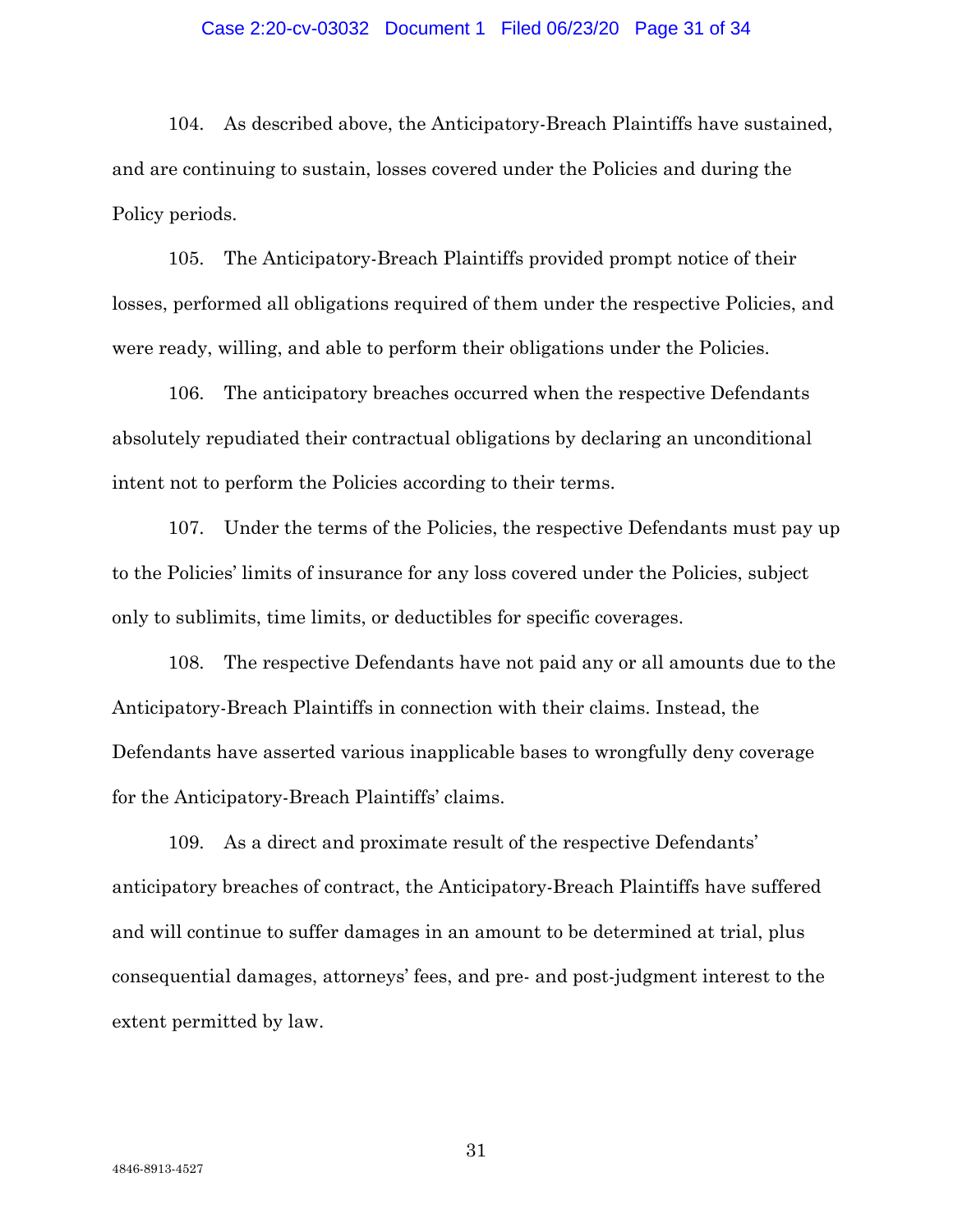# **THIRD CAUSE OF ACTION (Declaratory Judgement)**

110. Plaintiffs repeat and reallege the allegations set forth in the foregoing paragraphs of this Complaint as if fully set forth herein.

111. This cause of action is brought by all Plaintiffs against all Defendants.

112. Pursuant to the terms of the Policies, the Insurers are obligated to pay, up to the limit of liability or any applicable sublimit or time period, for property damage or business-interruption losses covered under the Policies and not otherwise excluded from coverage.

113. As detailed above, the Teams' losses are covered under multiple coverages of the Policies and are not excluded from coverage.

114. The Insurers dispute, or the Teams reasonably believe the Insurers will dispute, their respective legal obligations to pay the Teams' claims.

115. Pursuant to 28 U.S.C. § 2201, the Teams are entitled to a declaration by this Court of their respective Insurers' obligations under the Policies.

116. An actionable and justiciable controversy exists or will exist between the Teams and their respective Insurers concerning the proper construction of the Policies, and the rights and obligations of the parties thereto, with respect to the Teams' claims for expenses or losses arising out of the coronavirus pandemic.

117. Pursuant to 28 U.S.C. § 2201, this Court should enter a declaratory judgment in favor of the Teams and against their respective Insurers, declaring that there is coverage available for the Teams' claims up to the full limits or applicable sublimits of the Policies and, pursuant to 28 U.S.C. § 2202, declaring any other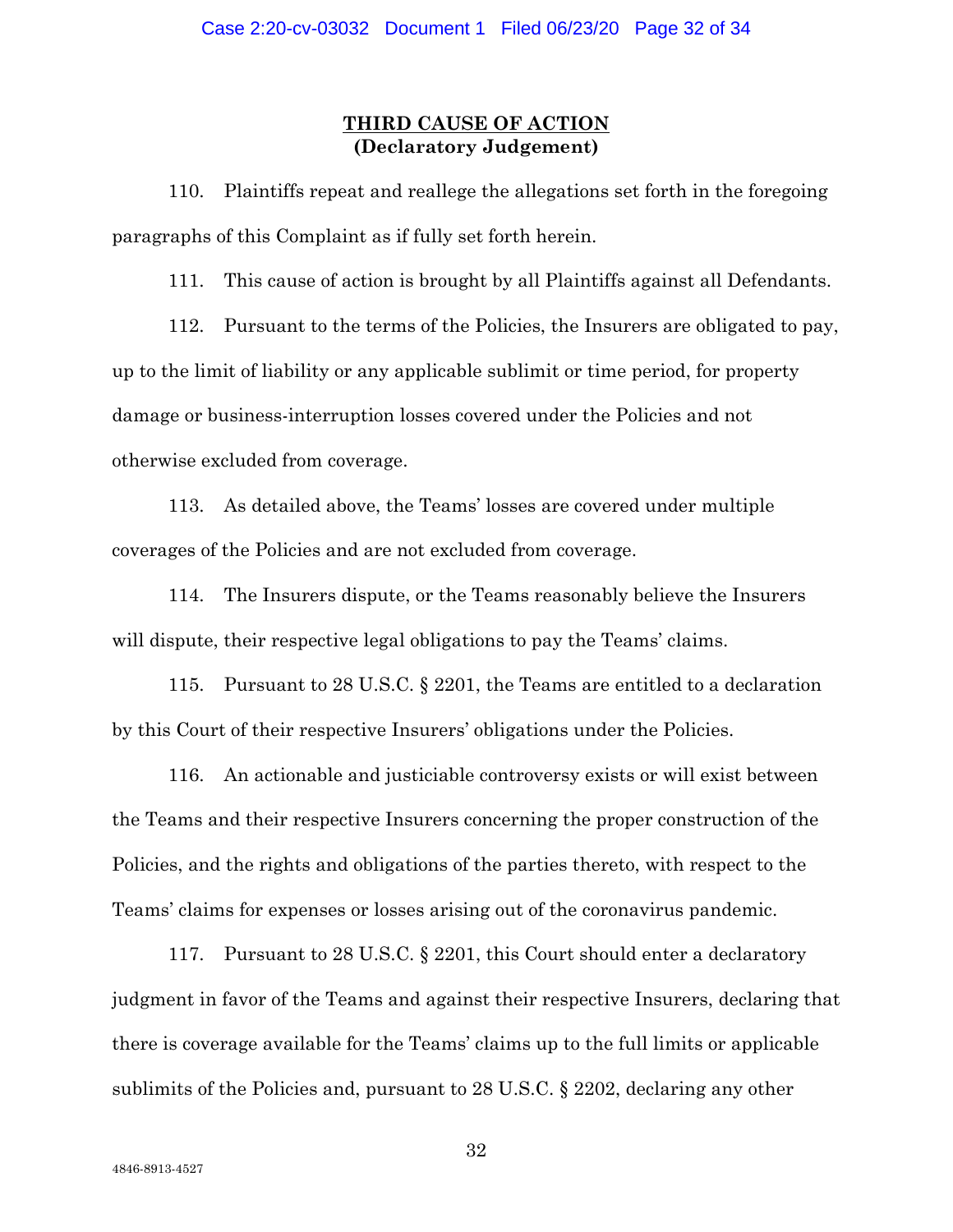relief this Court deems proper. Such a declaration would resolve the current controversy between the Teams and their respective Insurers.

# **PRAYER FOR RELIEF**

WHEREFORE, the Teams pray for relief as follows:

(a) On the First Cause of Action, the Breach Plaintiffs request that the Court enter judgment against the respective Defendants, awarding the Breach Plaintiffs damages in an amount to be determined at trial, but more than \$75,000, plus consequential damages, attorneys' fees, and pre- and postjudgment interest to the extent permitted by law;

(b) On the Second Cause of Action, the Anticipatory-Breach Plaintiffs request that the Court enter judgment against the respective Defendants, awarding the Anticipatory-Breach Plaintiffs damages in an amount to be determined at trial, but more than \$75,000, plus consequential damages, attorneys' fees, and pre- and post-judgment interest to the extent permitted by law;

(c) On the Third Cause of Action, Plaintiffs request that the Court enter a declaratory judgment in favor of the Teams against their respective Insurers that the Teams' losses are covered under the Policies, declaring that their respective Insurers are required to pay the Teams, up to the applicable limits of the Policies, for claimed amounts under the Policies;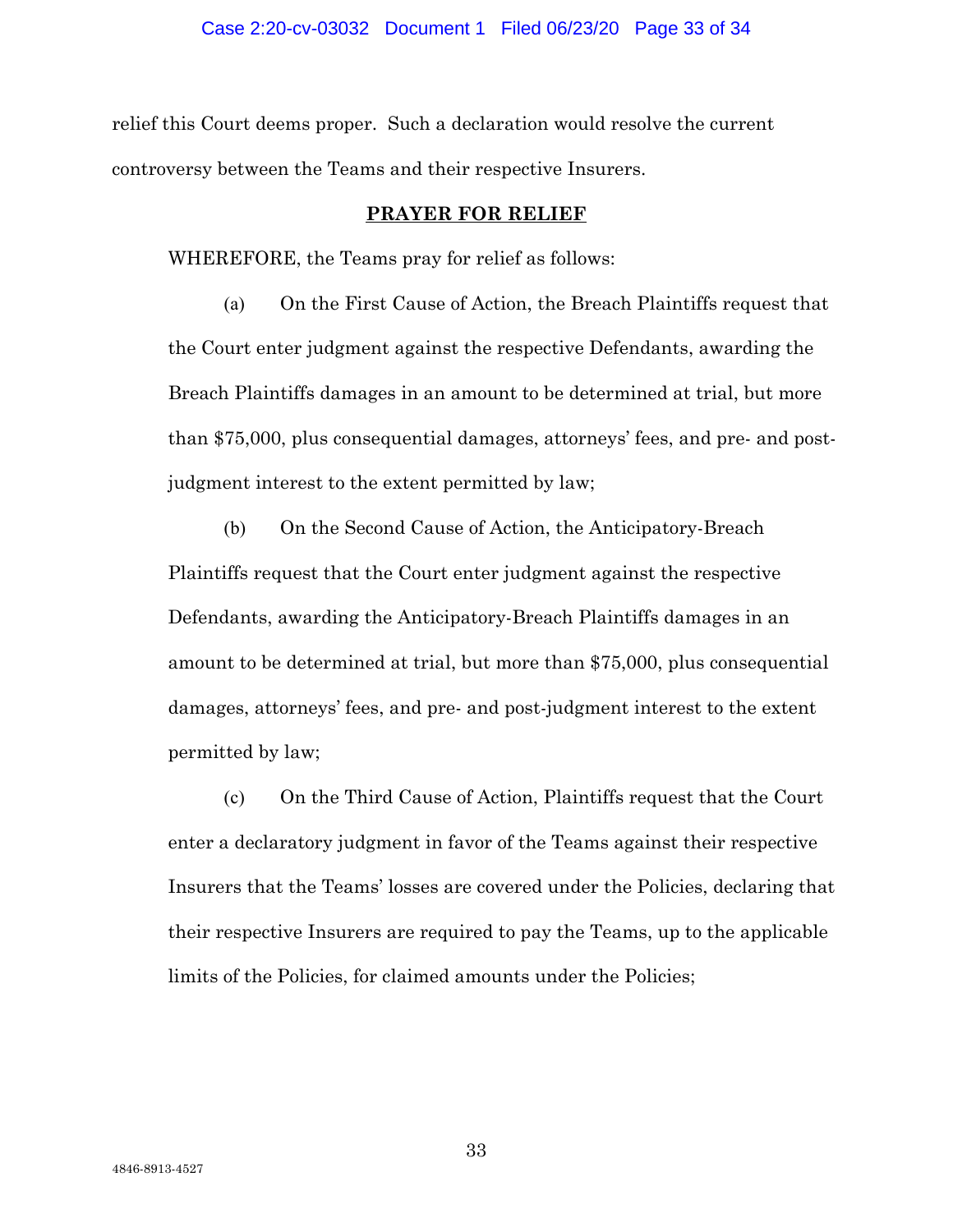(d) For all Causes of Action, all pre-judgment and post-judgment

interest as allowed by law and all the Teams' costs incurred as a consequence

of having to prosecute this lawsuit, including attorneys' fees; and

(e) The Teams request such other and further relief as the Court

deems just and proper.

# **JURY DEMAND**

The Teams hereby demand a trial by jury on all issues so triable.

Date: June 23, 2020

Respectfully submitted,

*/s/ Robin Cohen* 

Robin Cohen (*pro hac vice* to follow) John Briody (*pro hac vice* to follow) **MCKOOL SMITH, P.C.** One Manhattan West 395 9th Avenue, 50th Floor New York, NY 10001 Telephone: (212) 402-9400 Facsimile: (212) 402-9444

Patrick Pijls (*pro hac vice* to follow) **MCKOOL SMITH, P.C.** 300 Crescent Court, Suite 1500 Dallas, TX 75201 Telephone: (214) 978-4000 Facsimile: (214) 978-4044

*Attorneys for Plaintiffs*

*/s/ Andrew L Sandler* 

Andrew L Sandler (PA Bar I.D. 40142) Stephen M. LeBlanc (*pro hac vice* to follow) Rebecca Guiterman (*pro hac vice* to follow) **MITCHELL SANDLER LLC**  1120 20th Street NW, Suite 725 Washington, DC 20036 Telephone: (202) 886-5260

*Attorneys for Plaintiffs*